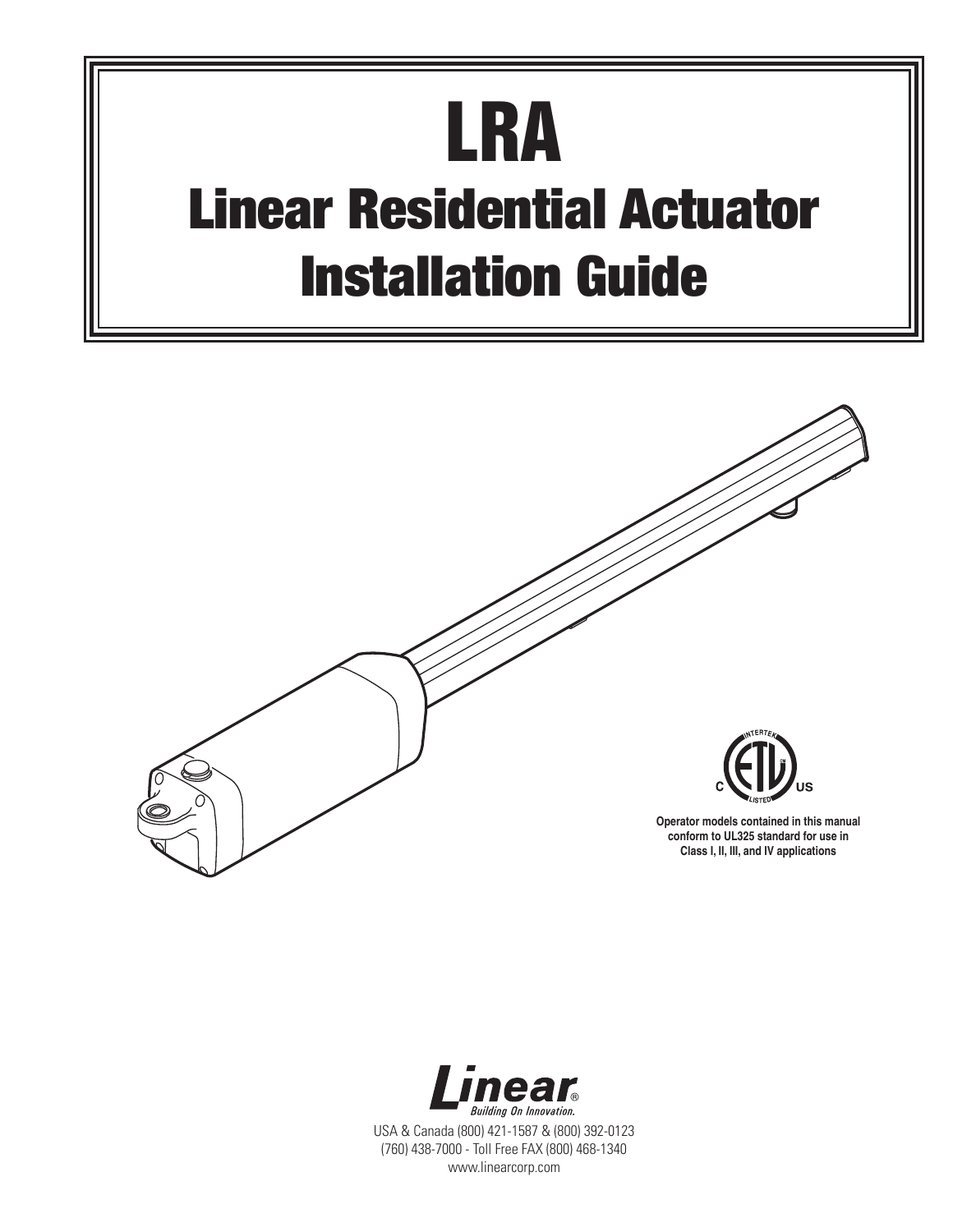## **Table of Contents**

| Maximum Open Direction Current Setting14<br>Maximum Close Direction Current Setting 14 |
|----------------------------------------------------------------------------------------|
|                                                                                        |



**CONTROLS INTENDED FOR USER ACTIVATION MUST BE LOCATED AT LEAST SIX FEET (6') AWAY FROM ANY MOVING PART OF THE GATE AND WHERE THE USER IS PREVENTED FROM REACHING OVER, UNDER, AROUND OR THROUGH THE GATE TO OPERATE THE CONTROLS. OUTDOOR OR EASILY ACCESSIBLE CONTROLS SHALL HAVE A SECURITY FEATURE TO PREVENT UNAUTHORIZED USE.**



| MGT Obstacle Transmitter Learn 19                                                             |  |
|-----------------------------------------------------------------------------------------------|--|
|                                                                                               |  |
|                                                                                               |  |
|                                                                                               |  |
|                                                                                               |  |
|                                                                                               |  |
|                                                                                               |  |
|                                                                                               |  |
|                                                                                               |  |
|                                                                                               |  |
|                                                                                               |  |
|                                                                                               |  |
|                                                                                               |  |
|                                                                                               |  |
|                                                                                               |  |
|                                                                                               |  |
|                                                                                               |  |
|                                                                                               |  |
|                                                                                               |  |
|                                                                                               |  |
|                                                                                               |  |
|                                                                                               |  |
|                                                                                               |  |
|                                                                                               |  |
|                                                                                               |  |
|                                                                                               |  |
|                                                                                               |  |
|                                                                                               |  |
|                                                                                               |  |
| MGT Obstacle Transmitter Trouble 24                                                           |  |
|                                                                                               |  |
|                                                                                               |  |
|                                                                                               |  |
|                                                                                               |  |
| Motor operates, but gate does not move25                                                      |  |
| Motor sounds like it is working harder than normal25<br>Gate stopping part way open or closed |  |
|                                                                                               |  |
| Gate staying open with automatic system25                                                     |  |
|                                                                                               |  |
|                                                                                               |  |
|                                                                                               |  |
|                                                                                               |  |
|                                                                                               |  |
|                                                                                               |  |
| 6-Month Preventative Maintenance27                                                            |  |
|                                                                                               |  |
|                                                                                               |  |
| Gate Operator Installation Checklist 28                                                       |  |
|                                                                                               |  |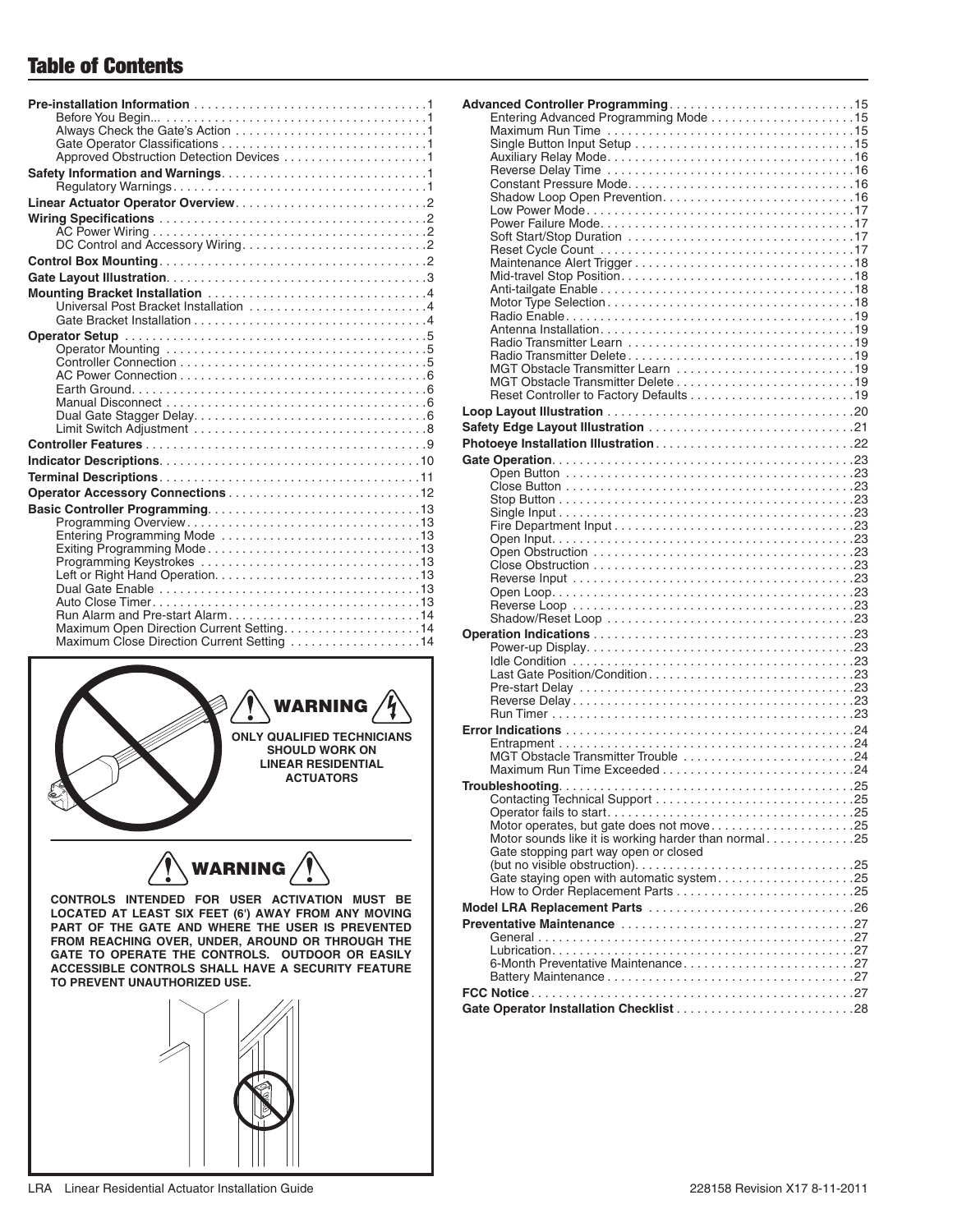## **Pre-installation Information**

#### *Before You Begin...*

Before unpacking, inspect the carton for exterior damage. If you find damage, advise the delivery carrier of a potential claim. Inspect your package carefully. You can check your accessory box parts with the enclosed packing slip for your convenience. Claims for shortages will be honored for only 30 days from the date of shipment.

Before installing the operator, read this manual completely to ensure all requirements for proper installation are present. Verify that the voltage to be used matches the voltage of the operator.

If you have any questions about the requirements for proper installation of this gate operator contact technical support at 800-421-1587.

#### *Always Check the Gate's Action*

**It's very important before installing the gate operator to make sure the gate's swing is free and level throughout the entire swing path. If the gate does not seem to operate properly, it may affect the operator performance or greatly shorten the life of the unit. The gate should**  also be designed so that airflow is ample to prevent **wind resistance and drag.**

#### *Gate Operator Classifi cations*

All gate operators can be divided into one of four different classifications, depending on their design and usage. Install this gate operator only when the operator is appropriate for the construction and usage class as defined below:

**• Class I Residential Vehicular Gate Operator**

A vehicular gate operator intended for use in a home or for one to four single family dwellings with a common garage or parking area associated with these dwellings.

- **Class II Commercial / General Access Vehicular Gate Operator** A vehicular gate operator intended for use in a commercial location or building such as a multi-family housing unit of five or more single family units, hotel, retail store or other building servicing the general public.
- **Class III Industrial / Limited Access Vehicular Gate Operator** A vehicular gate operator intended for use in an industrial location or building such as a factory or loading dock area or other location not intended to service the general public.
- **Class IV Restricted Access Vehicular Gate Operator** A vehicular gate operator intended for use in a guarded industrial location or building such as an airport security area or other restricted access locations not servicing the general public, in which unauthorized access is prevented via supervision by security personnel.

#### *Approved Obstruction Detection Devices*

The following contact or non-contact obstruction detection devices have been approved for use with Linear's Residential Actuators as part of a UL325 compliant installation:

- **Contact Edges** Miller Edge Models MGO20, MGR20, MGS20, ME120
- **Photoeyes** MMTC Model IR-55 (165' range - P/N 2520-441) MMTC Model E3K (28' range - P/N 2520-031)

## **Safety Information and Warnings**

**THE FOLLOWING FORMATS ARE USED FOR SAFETY NOTES IN THESE INSTRUCTIONS.**



**This type of warning note is used to indicate the possibility of damage to the gate or gate operator.**

 **WARNING**   $\boldsymbol{\Lambda}$ **This type of warning note is used to indicate possible mechanical hazards that may cause serious injuries or death.**

 **WARNING This type of warning note is used to indicate possible electrical shock hazards that may cause serious injuries or death.**

#### *Regulatory Warnings*

Read the following before beginning to install Linear's Residential Actuators:

# IMPORTANT INSTALLATION SAFETY INSTRUCTIONS **WARNING**

# TO REDUCE THE RISK OF SEVERE INJURY OR DEATH TO PERSONS, REVIEW THESE INSTALLATION SAFETY STEPS BEFORE PROCEEDING

- **1. READ AND FOLLOW ALL INSTALLATION INSTRUCTIONS.**
- **2. Read the yellow "Safety Instructions" brochure enclosed with the packet of information. If any pages are missing or are unreadable, or you do not have the safety instructions, please call Linear at 1-800-421-1587 to request additional copies.**
- **3. ALL ELECTRICAL CONNECTIONS TO THE POWER SUPPLY MUST BE MADE BY A LICENSED ELECTRICIAN AND MUST OBSERVE ALL NATIONAL AND LOCAL ELECTRICAL CODES.**
- **4. A separate power-disconnect switch should be located near the operator so that primary power can be turned off when necessary.**
- **5. Install the enclosed warning signs on both sides of the gate. A minimum of two (2) WARNING SIGNS shall be installed, one on each side of the gate where easily visible.**
- **6. Never reach between, through or around the fence to operate the gate.**
- **7. Never connect a button station within reach of the gate or on the side of the gate operator.**
- **8. Do not adjust the operator controller's current sensing feature too high. It should be adjusted high enough to keep the gate from falsely triggering the sensing, but no higher than necessary for the gate to operate. DO NOT DEFEAT THE PURPOSE OF THIS FUNCTION!**
- **9. You must install all required safety equipment.**
- **10. UL325 Compliance requires the use of contact edges or photoelectric controls on all automatic or remotely-controlled gate operators.**
- **11. The operator is intended for installation only on gates used for vehicles. Pedestrians must be supplied with a separate access opening. The pedestrian access opening shall be designed to promote pedestrian usage. Locate the gate such that persons will not come into contact with the vehicular gate during the entire path of travel of the vehicular gate.**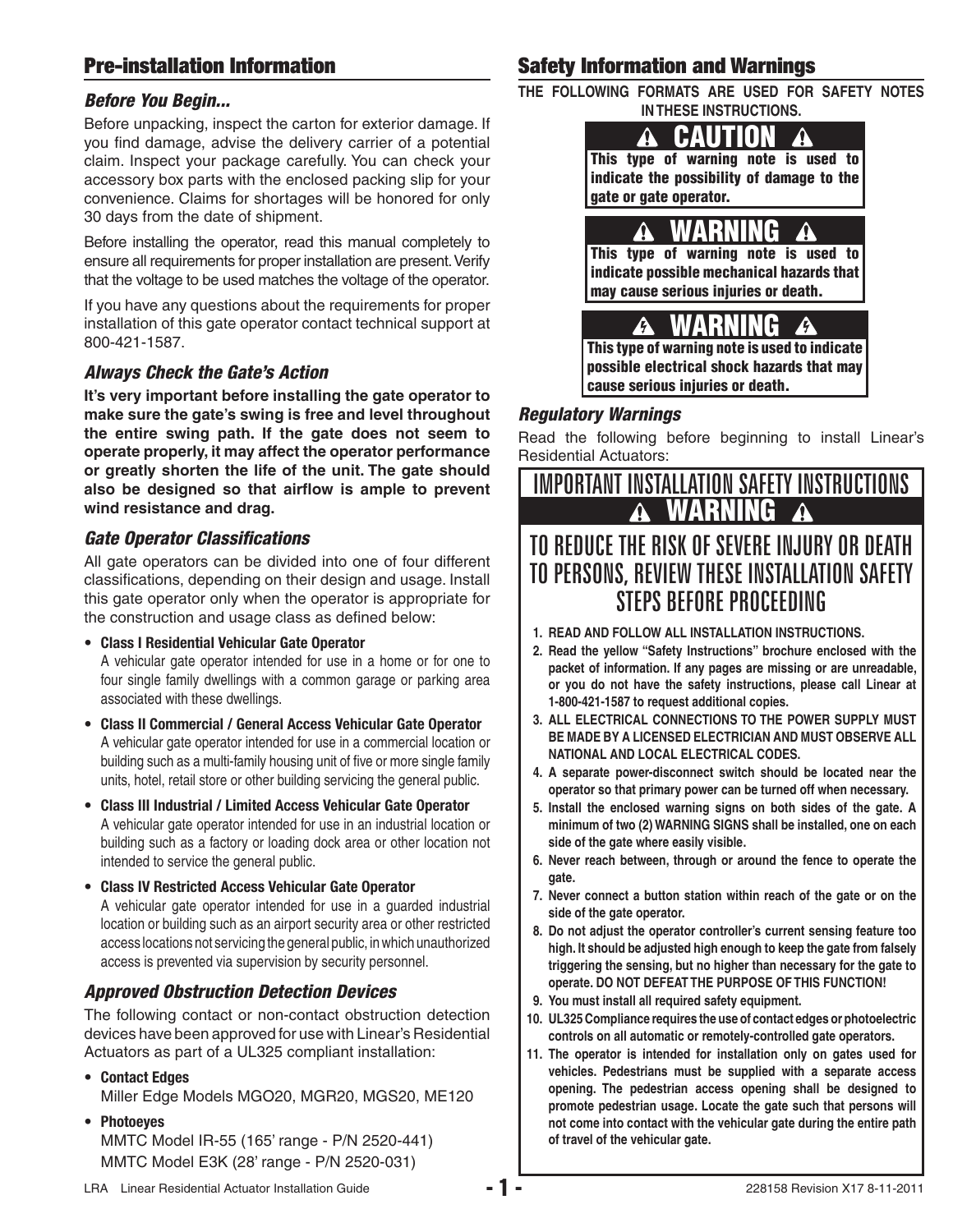## **Linear Actuator Operator Overview**

The Model LRA Residential Linear Actuator is designed to open and close a light-duty residential swing gate. The operator can be used in left-hand or right-hand swing gate installations on gate(s) with leafs weighing up to 600 pounds.

The LRA operator (or two LRA operators in dual gate installations) connect by a cable to the APeX electronic controller, which provides all connections for input and entrapment detection devices. The Controller is housed in a separate enclosure and contains a built-in radio receiver for wireless activation by remote control transmitters.

Brackets attached to the gate and gate hinge post are for mounting the operator and to provide a mechanism to move the gate.

When the operator activates, the worm drive in the linear actuator changes the fixed distance between the two brackets that the operator is mounted on. When the operator pulls the two brackets closer together, the gate opens. When the operator pushes the two brackets farther apart, the gate closes (see Figure 1).

Adjustable magnetic limit switches in the operator detect the open and closed positions of the gate.

#### **WARNING**  A

**This operator is intended for installation only on gates used for vehicles. Pedestrians must be supplied with a separate access opening. The pedestrian access opening shall be designed to promote pedestrian usage. Locate the gate such that persons will not come into contact with the vehicular gate during the entire path of travel of the vehicular gate.**



## **Wiring Specifications**

Refer to the following steps for details on power and accessory wiring for the operator.

# **WARNING**

**ALL AC ELECTRICAL CONNECTIONS TO THE POWER SOURCE AND THE OPERATOR MUST BE MADE BY A LICENSED ELECTRICIAN AND MUST OBSERVE ALL NATIONAL AND LOCAL ELECTRICAL CODES**

## **USE COPPER WIRE ONLY!**

#### *AC Power Wiring*

| <b>MODEL LRA POWER WIRING</b> |                                |                   |    |  |
|-------------------------------|--------------------------------|-------------------|----|--|
| <b>SUPPLY VOLTS</b>           | <b>MAXIMUM DISTANCE (FEET)</b> | <b>WIRE GAUGE</b> |    |  |
|                               | <b>SINGLE</b>                  | <b>DUAL</b>       |    |  |
| 115 VOLTS                     | 3288                           | 1644              | 14 |  |
|                               |                                | 2612              |    |  |

- 1. The distance shown in the table above is measured in feet from the operator to the power source. **DO NOT EXCEED THE MAXIMUM DISTANCE.** These calculations have been based on a standard 115 V supply with a 10% drop allowable. If your supply is under the standard rating, the runs listed may be longer than what your application will handle, and you should not run wire too near the maximum distance for the gauge of wire you are using.
- 2. When large-gauge wire is used, a separate junction box (not supplied) may be needed for the operator power connection.
- 3. Wire length calculations are based on the National Electrical Code, Article 430 and have been carefully determined based on motor inrush and operator requirements.
- 4. Connect power in accordance with local codes. **The green ground wire must be properly connected.**
- 5. Wire insulation must be suitable to the application.

#### *DC Control and Accessory Wiring*

- **1. All control devices are now 24 VDC, which can be run up to 2000 feet with 14 AWG wire.**
- 2. Control wiring must be run in a separate conduit from power wiring. Running them together may cause interference and faulty signals in some accessories.

## **Control Box Mounting**

Locate the control box in the vicinity of the operator. The APeX Controller mounts inside the control box. The operator connects to the Controller via a 6-foot cable. For dual gate installations, the LRA2 kit includes a 40-foot cable for the second operator.

Mount the control box firmly to a non-movable object. Knockouts are provided for conduits. Do not mount the control box where a lawn sprinkler may spray water on it.

✓ *NOTE: When installing the cable connecting the operator to the control box, be sure to leave some slack to allow for the swing of the gate. Water tight connectors are highly recommended.*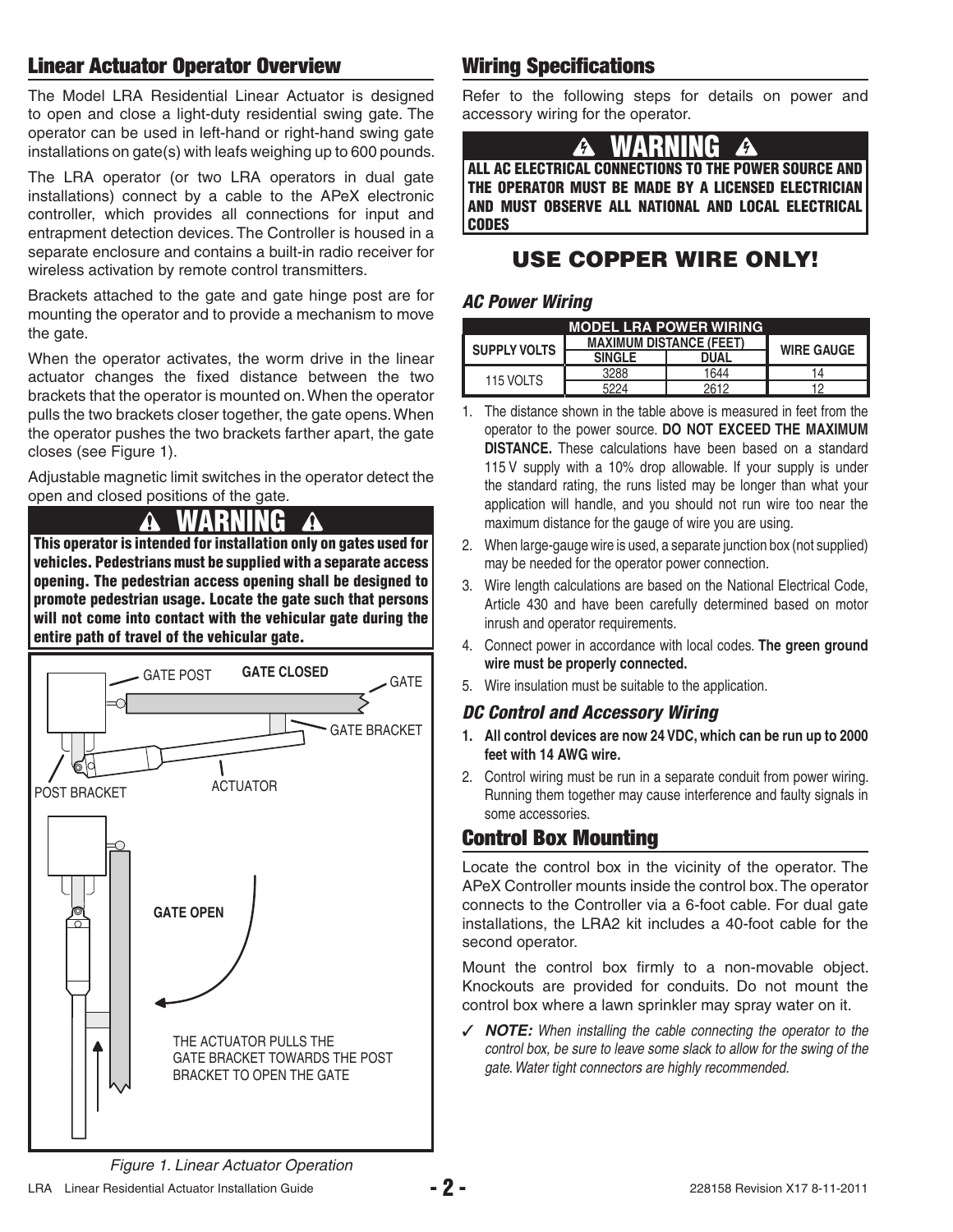## **Gate Layout Illustration**

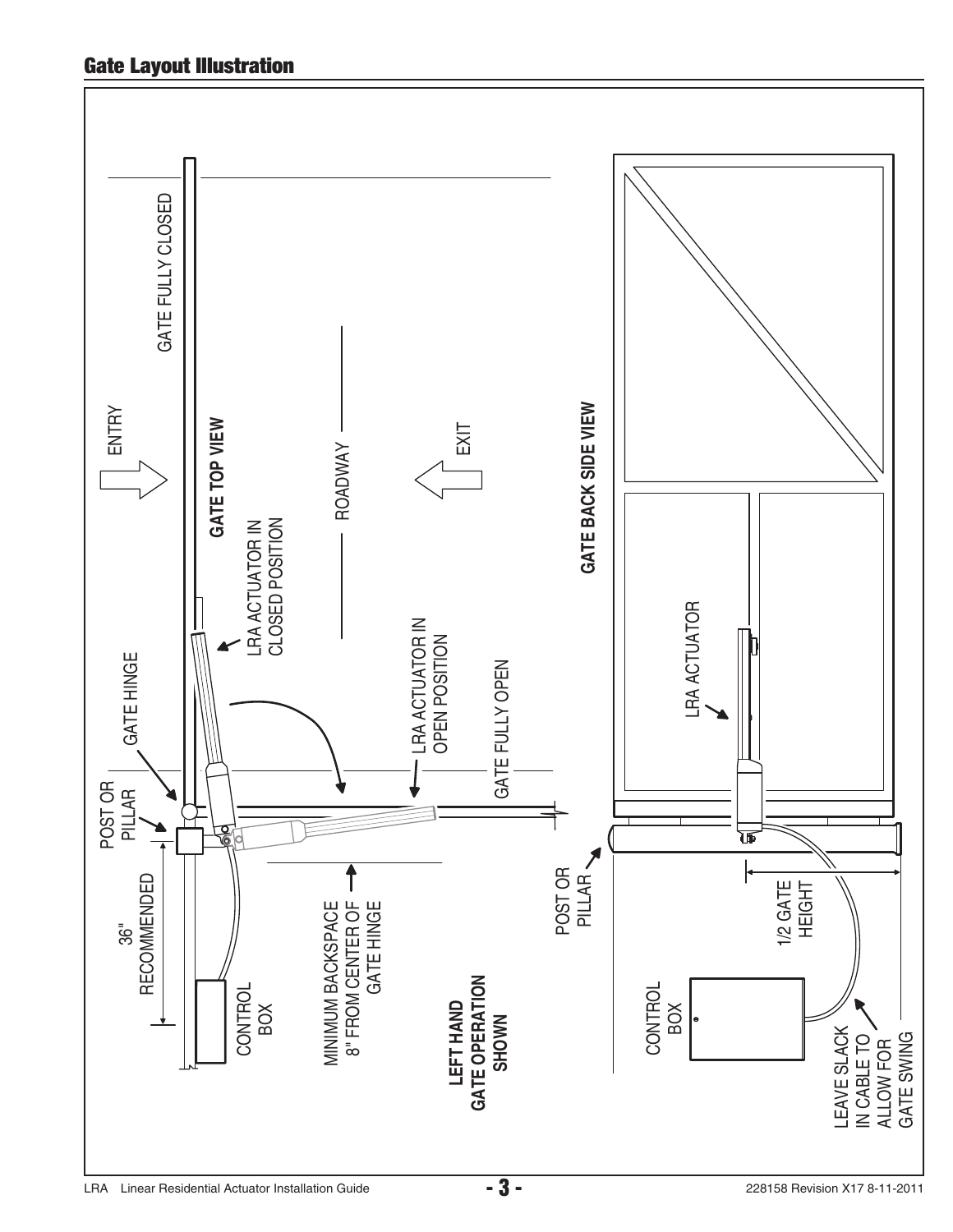## **Mounting Bracket Installation**

Examine Figure 2 for details on the required mounting locations for the brackets. They must be mounted at the correct locations to allow the operator to open the gate at a 90 degree angle and to ensure the operator functions smoothly.

The brackets must also be mounted level in respect to each other so the operator's front and rear mounting points are vertical and not offset at an angle.

# **NA**

**The gate must be installed in a location so that enough clearance is supplied between the gate and adjacent structures when opening and closing to reduce the risk of entrapment. Swing gates shall not open into public areas.**

- 1. Measure approximately halfway up the gate height and determine good strong spots located in the required areas to mount the brackets on the post and gate.
- 2. Using Figure 2 as a guide, mark the locations on the post or pillar and the gate for the mounting brackets. The top surface of the post bracket must be 3/8" below the top surface of the gate bracket to allow for the bolt-on operator bracket's 3/8" thickness.
- ✓ *NOTE: Depending on the gate design, an additional reinforcing plate welded to the gate may be required to provide a good spot to mount the gate bracket.*

## *Universal Post Bracket Installation*

- ✓ *NOTE: When installing the post bracket on a round post or masonry pillar, use improvised methods (additional plate with lag bolts and anchors, concrete wedge anchors, U-bolts, etc.) to securely fasten the bracket.*
- 1. Tack weld the post bracket to the post at the marked spot and double-check its level and height.
- 2. Finish welding the post bracket to the gate post and allow the weld to cool.
- 3. Attach the bolt-on operator bracket to the post bracket at the correct depth and angle using three bolts and locknuts (there are 18 possible positions). Install the operator bracket pin as shown in Figure 3.

## *Gate Bracket Installation*

Before welding the gate bracket, be sure the centers of the operator mounting holes on the brackets will end up 29-1/2" apart when the gate is fully closed.

- 1. Tack weld the gate bracket to the gate at the marked spot and double-check its level and height.
- 2. Finish welding the gate bracket to the gate.
- 3. After the welding is completed and the gate bracket has cooled, snap the limit switch magnet assembly onto the gate bracket (see Figure 4).
- 4. From the top side of the gate bracket, slide the load bushing into the bracket hole.

#### *Alternate method to locate the gate bracket:*

- 1. Hold the gate bracket with the magnets installed onto the LRA traveler.
- 2. Run the unit to the full open position.
- 3. Place the rear of the arm onto the post bracket.
- 4. Manually fully open the gate.
- 5. Position the gate bracket in the required position.
- 6. Remove the magnet assembly and bolt or weld the bracket in place.







*Figure 3. Post Bracket Installation*



*Figure 4. Gate Bracket Installation*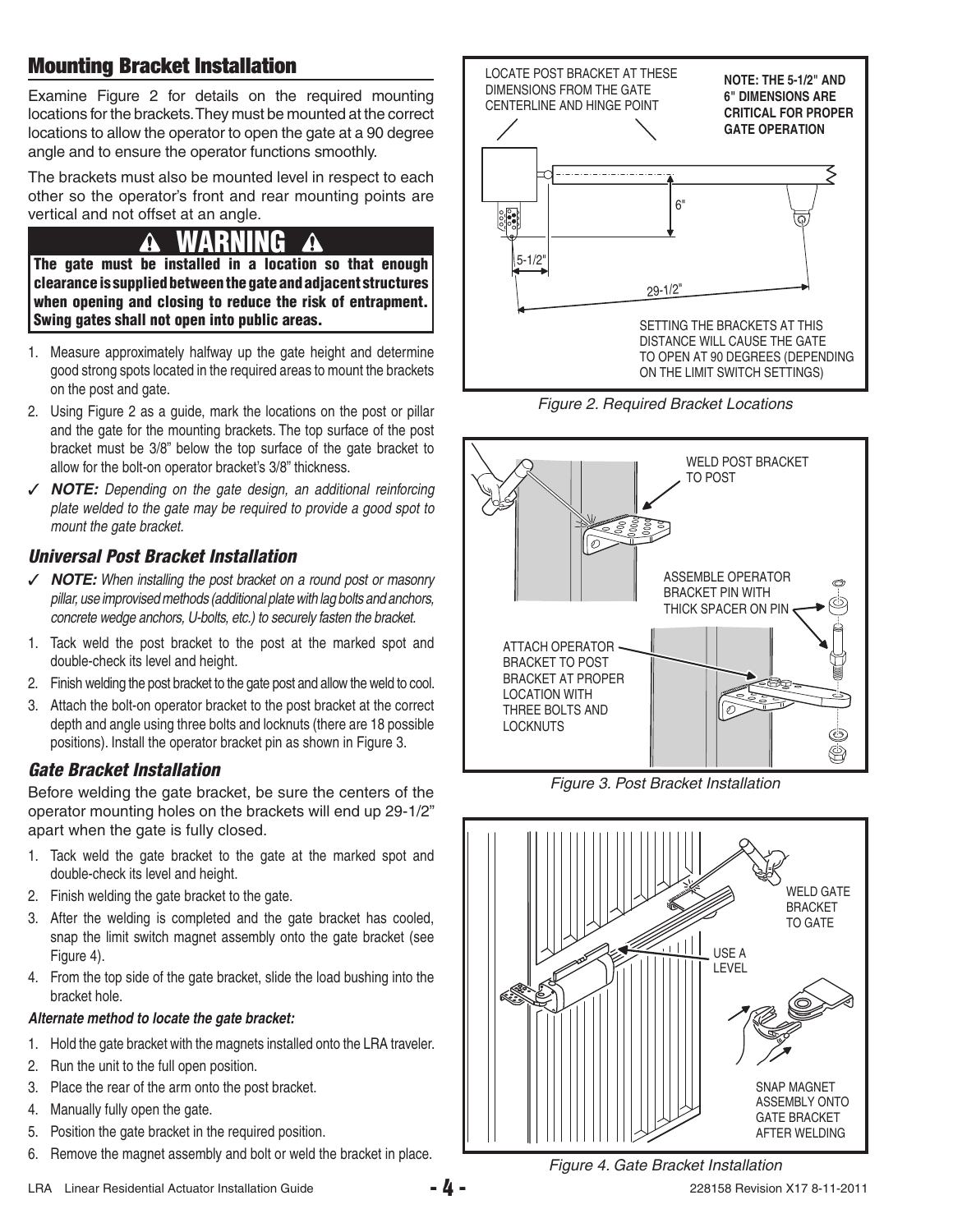## **Operator Setup**

#### *Operator Mounting*

The operator mounts on the post bracket pin and into the gate bracket bushing. Refer to Figure 5.

- 1. With the gate closed, carefully position the operator over the mounting brackets.
- 2. Lower the operator onto the post bracket pin while guiding the operator's worm drive traveler shaft into the gate bracket bushing.
- 3. Install the washer and clip-ring on the post bracket pin.
- 4. Install the washer and clip-ring on the traveler shaft.

#### *Controller Connection*

The APeX Controller is mounted in a sealed NEMA4 enclosure. Open the cover for installation access.

The Controller contains two 5-position plug-in terminal blocks for connection to one or two LRA operators. Terminal block **MOTOR-1** is used in single gate LRA installations. Terminal block **MOTOR-2** is used for the second arm in dual gate LRA2 installations.

To make wiring easy, the terminal blocks are removable and plug into the Controller's circuit board.

- 1. Route the operator cable up through the fluid-tight strain-relief fitting on the bottom of the Controller's cabinet.
- 2. Noting the wire colors, connect the operator cable to **MOTOR-1** Terminals 1-5 on the Controller.
- 3. Route the cable towards the operator. Be sure to leave enough slack in the cable to allow for the gate swing.
- 4. Remove the operator's wiring access plate (see Figure 6).
- 5. Cut the cable to length if required, then slide the O-ring over the end of the cable.
- 6. Connect the interface cable to the operator's terminal block matching the same colors and terminal numbers used in Step 2 (see Figure 6).
- 7. Replace the operator's wiring access plate being careful to align the O-ring below the cable clamp. The O-ring helps keep out moisture.

For dual gate installations, repeat Steps 1-7 and connect the second operator's cable to the **MOTOR-2** 5-position terminal block in the Controller (see Figure 7). Use the strain-relief fitting that comes with the LRA2 kit where the cable enters the Controller cabinet.



*Figure 5. Mounting the Operator*



*Figure 6. Operator Cable Connections*



*Figure 7. Controller Cable Connections*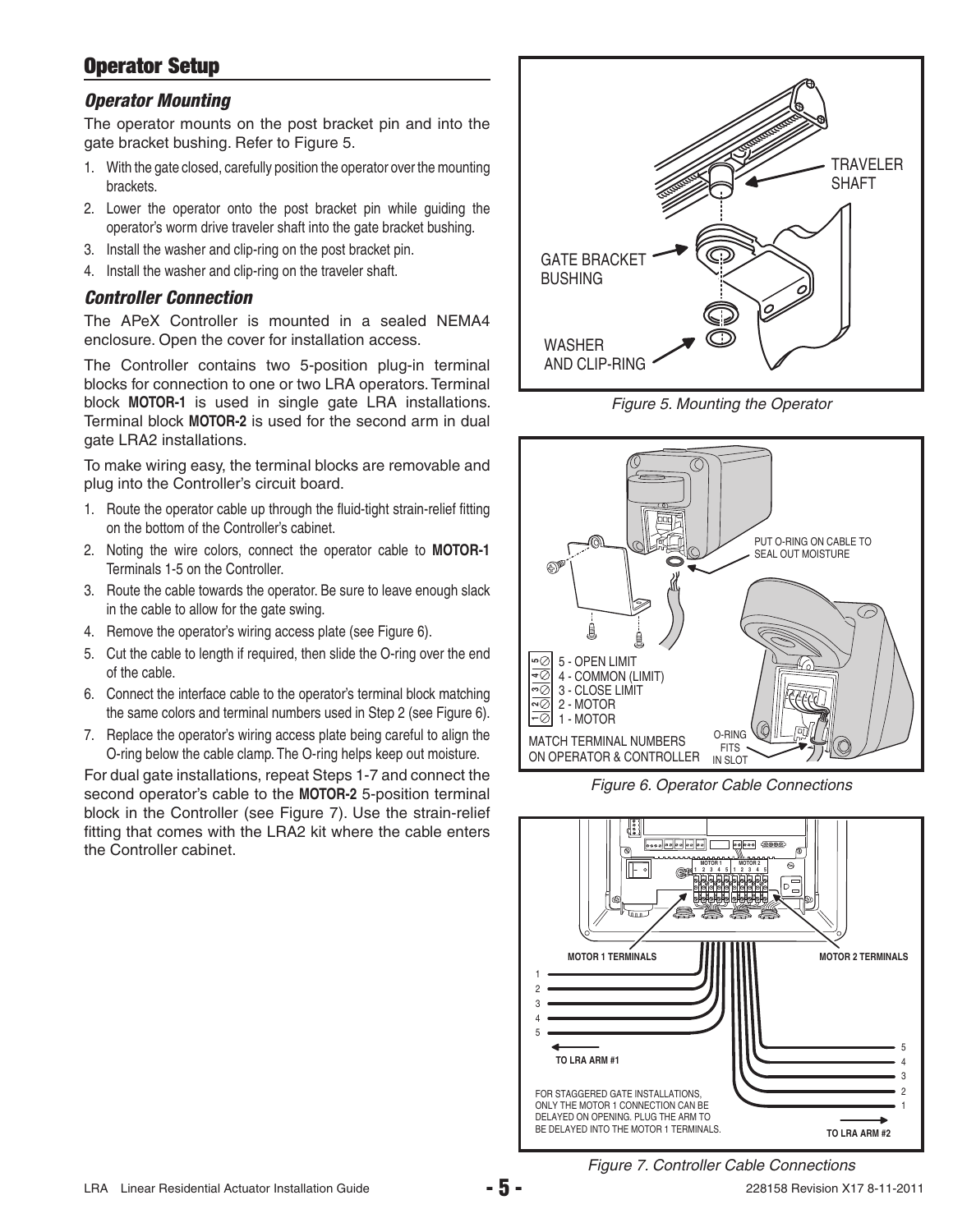# **WARNING**

**ALL AC ELECTRICAL CONNECTIONS TO THE POWER SOURCE AND THE OPERATOR MUST BE MADE BY A LICENSED ELECTRICIAN AND MUST OBSERVE ALL NATIONAL AND LOCAL ELECTRICAL CODES.**

## *AC Power Connection*

The control box contains a power disconnect switch to turn on and off the power available to the operator. Following wiring specifications on Page 2, incoming power should be brought into the control box and connected to the labeled pigtails from the disconnect box. A wiring connections print can be found on the label inside the cover of the operator. See Figure 8 for power option examples.

## *Earth Ground*

Install a ground rod and connect it to the control box in every installation. A good earth ground is necessary to allow the Controller's built-in surge and lightning protection circuitry to work effectively.

- ✓ *NOTE: Do not splice the ground wire. Use a single piece of solid copper 12 AWG wire between the ground rod and the control box.*
- 1. Install an 8-foot long copper ground rod within three feet of the control box.
- 2. Use a clamp to connect a solid copper 12 AWG ground wire to the ground rod.
- 3. Route the ground wire to the control box through a wiring knockout.
- 4. Connect the ground wire to the screw terminal located above the 115V power receptacle on the Controller's metal chassis.

### *Manual Disconnect*

In case of a power failure or other condition, the gate can be manually moved without action from the operator by using the manual disconnect switch (see Figure 9).

To activate the manual disconnect switch:

- 1. Open the cover on the switch.
- 2. Insert the disconnect key (supplied with operator).
- 3. Turn the key clockwise 90˚.
- 4. Reverse the steps to re-engage the operator.

## *Dual Gate Stagger Delay*

This feature is used for overlapping dual gates. After completing setup of the operator, in dual gate installations use the following control to adjust the dual gate stagger:

To delay opening of Gate 1, and delay closing of Gate 2, gently adjust the potentiometer located on the motor board (under the small blue removable cover) clockwise until the desired delay is reached (see Figure 10). **Do not turn more than ¾ of a turn or damage will result.** Range is 0 to 10 seconds delay.

Only Motor-1 can be delayed on open. Plug the appropriate LRA arm into either the **MOTOR-1** or **MOTOR-2** terminal block to change which gate is delayed.







*Figure 9. Manual Disconnect*



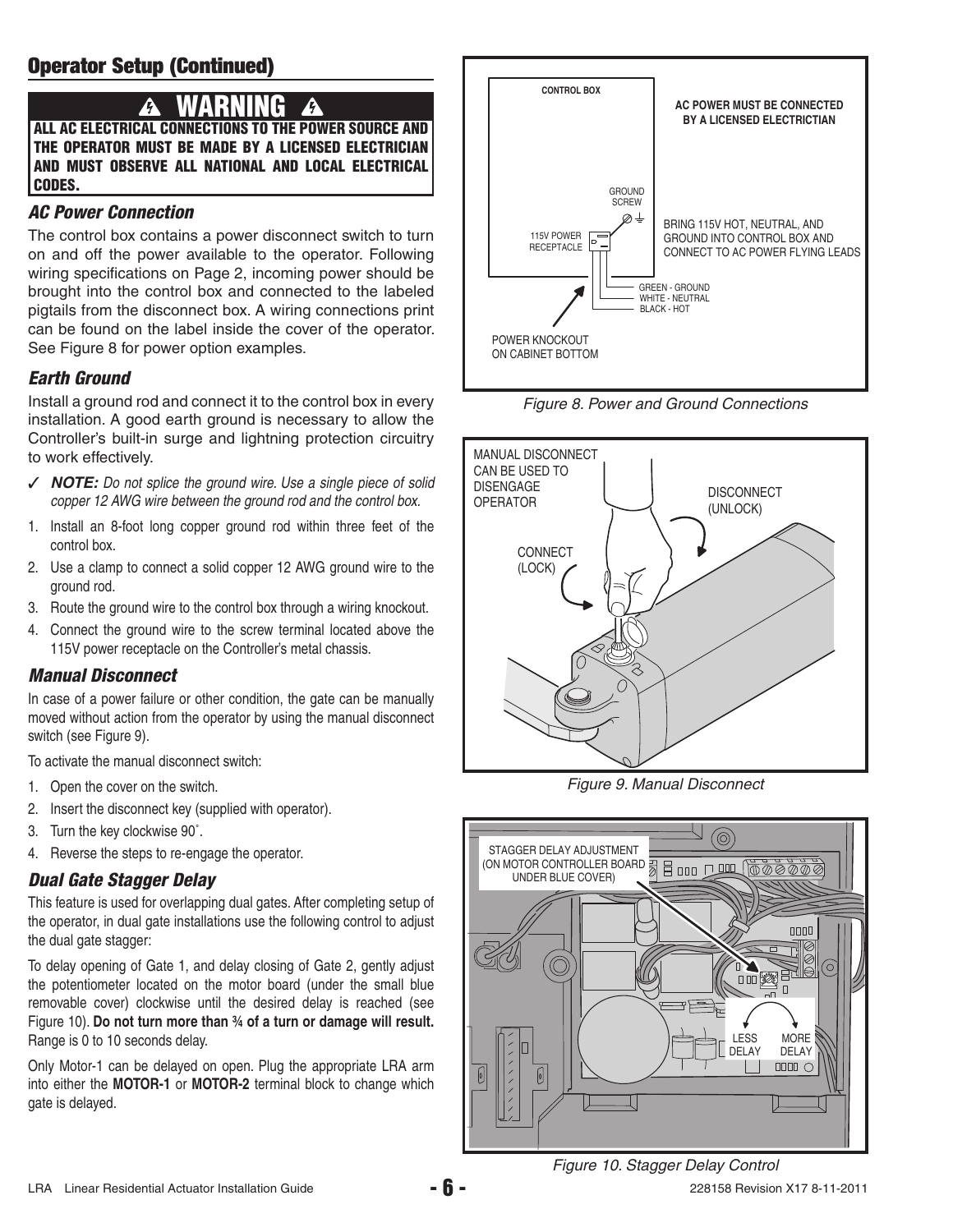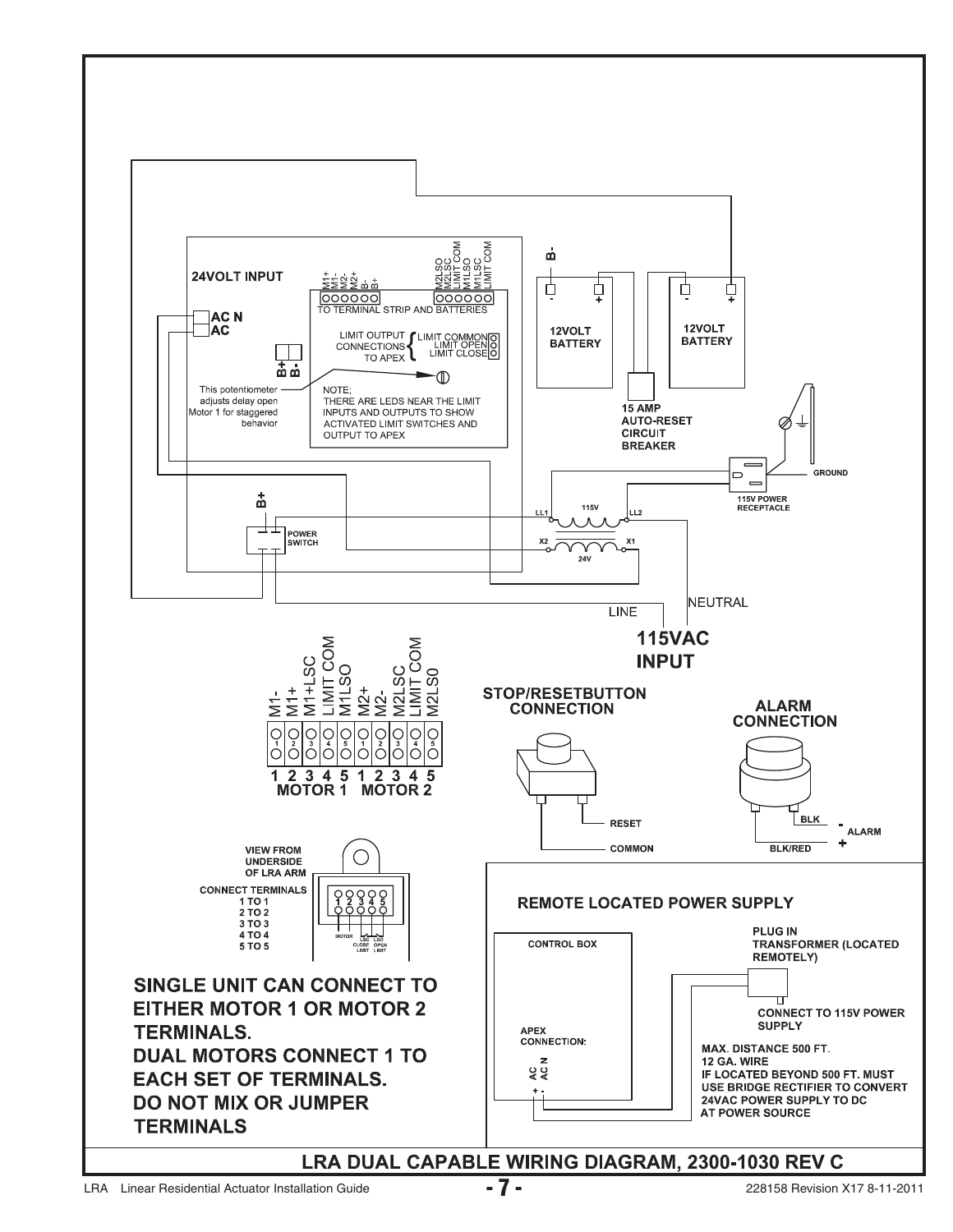## **Operator Setup (Continued)**

#### *Limit Switch Adjustment*

The open and close limit switches are adjustable by sliding them on the operator's frame. Sliding either switch closer to the center of the operator *decreases* the gate travel.

- 1. To limit the *opening* travel of the gate for setup, loosen the locking screw on the open limit switch, slide the switch towards the center of the operator (see Figure 11).
- 2. With the gate closed, apply power to the Controller, **STAY CLEAR OF THE GATE** and press the **OPEN** button.
- 3. Observe the gate as it opens, and watch the point where it stops.
- 4. To limit the *closing* travel of the gate for setup, loosen the locking screw on the close limit switch, remove the wire holding plugs from the wire slot in the channel, slide the switch towards the center of the operator (see Figure 12).
- 5. Be sure to **STAY CLEAR OF THE GATE** and press the **CLOSE**  button.
- 6. Observe the gate as it closes, and watch the point where it stops.
- 7. Adjust the two limit switches until the open and close stopping points are set correctly for the gate. **TIGHTEN THE LOCKING SCREWS ON THE LIMIT SWITCHES**.

#### $\boldsymbol{\Lambda}$  **CAUTION**

**Be careful not to damage the limit switch wires while adjusting the limit switches. Gently pull the limit switch wire while tightening the limit switch locking screw (see Figure 12).**

8. Push any extra limit wire back into the motor housing. Replace the limit switch wire holding plugs to retain the limit switch wire.



*Figure 11. Open Limit Switch*



*Figure 12. Close Limit Switch*

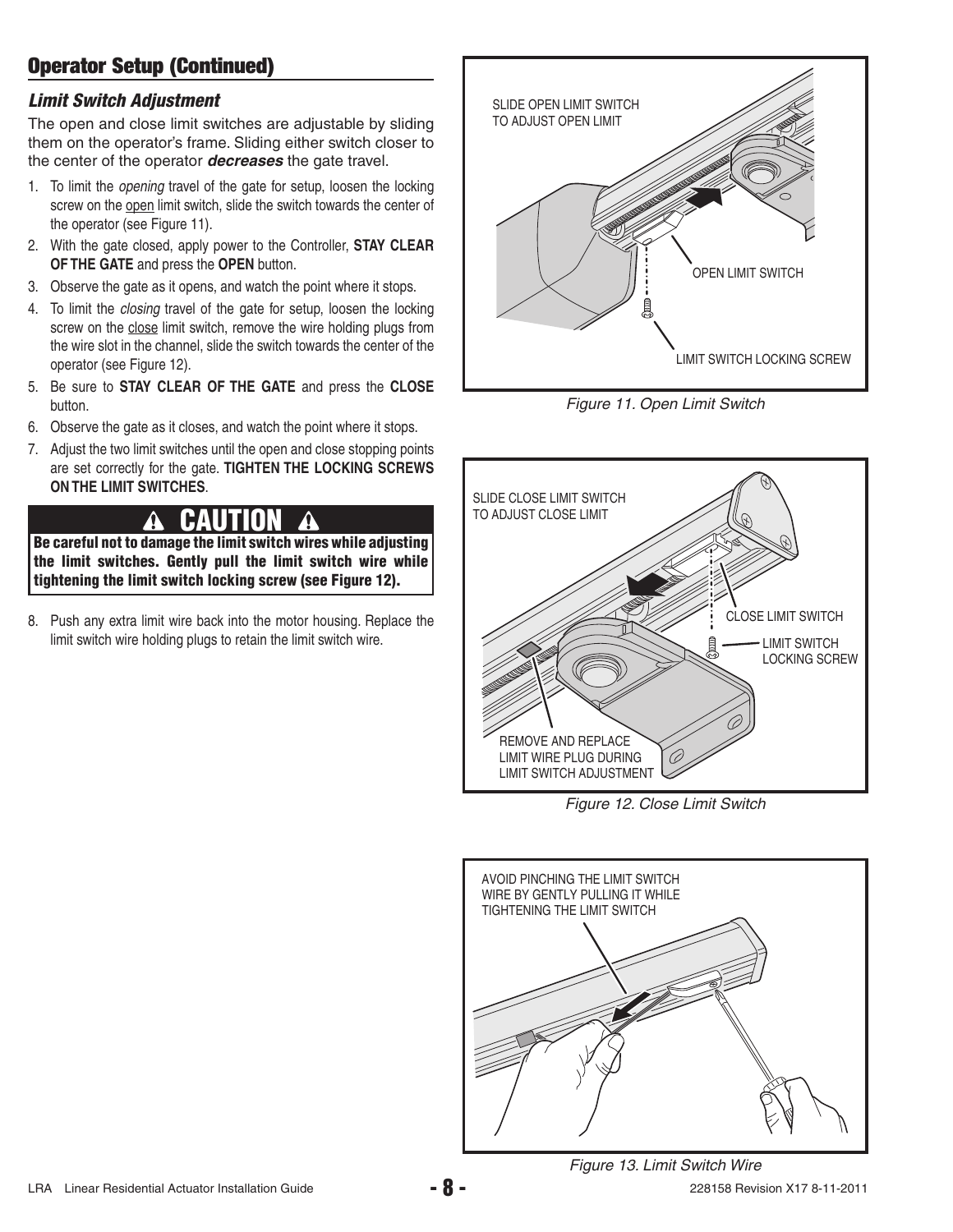## **Controller Features**

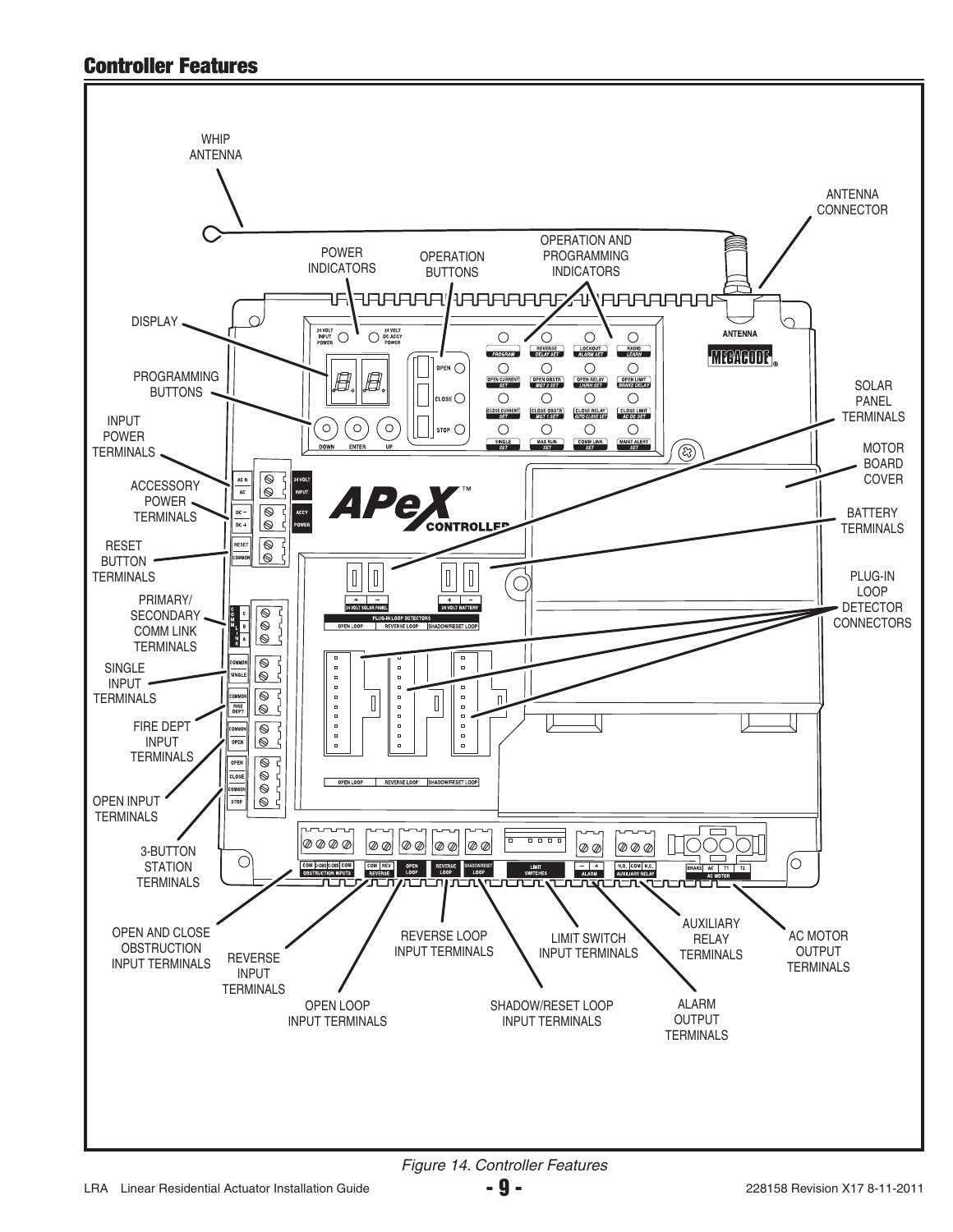## **Indicator Descriptions**

|                                 | <b>INDICATOR DEFINITION</b> | <b>INDICATION WHEN LIT</b>                                                                                           | <b>INDICATION WHEN LIT</b>                                         |  |
|---------------------------------|-----------------------------|----------------------------------------------------------------------------------------------------------------------|--------------------------------------------------------------------|--|
| <b>OPERATION</b>                | <b>PROGRAMMING</b>          | <b>DURING NORMAL OPERATION</b>                                                                                       | <b>DURING PROGRAMMING</b>                                          |  |
| 24 VOLT INPUT<br><b>POWER</b>   |                             | LOW VOLTAGE AC POWER IS PRESENT                                                                                      |                                                                    |  |
| 24 VOLT DC<br><b>ACCY POWER</b> |                             | LOW VOLTAGE DC POWER IS PRESENT                                                                                      |                                                                    |  |
| <b>OPEN</b>                     |                             | OPEN SIGNAL PRESENT FROM THE INTERNAL<br>RECEIVER OR AN EXTERNAL DEVICE<br>CONNECTED TO THE OPEN INPUT TERMINAL      |                                                                    |  |
| <b>CLOSE</b>                    |                             | CLOSE SIGNAL IS PRESENT FROM A DEVICE<br>CONNECTED TO THE CLOSE INPUT TERMINAL                                       |                                                                    |  |
| <b>STOP</b>                     |                             | STOP INPUT TERMINAL IS OPEN AND<br>NOT CONNECTED TO COMMON                                                           |                                                                    |  |
| PROGRAM                         |                             |                                                                                                                      | CONTROLLER IS IN PROGRAMMING MODE                                  |  |
| <b>REVERSE</b>                  | <b>DELAY SET</b>            | SIGNAL FROM REVERSING DEVICE IS PRESENT                                                                              | SET REVERSE DELAY TIME                                             |  |
| <b>LOCKOUT</b>                  | <b>ALARM SET</b>            | CONTROLS AND OPERATOR ARE LOCKED OUT<br>BECAUSE OF EXISTING TROUBLE CONDITION                                        | SET RUN ALARM AND PRE-START ALARM                                  |  |
| <b>RADIO</b>                    | LEARN                       | BUILT-IN RECEIVER IS DETECTING A RADIO<br>SIGNAL FROM A REMOTE CONTROL                                               | TRANSMITTERS CAN BE ENTERED INTO<br>MEMORY (UP TO 40 TRANSMITTERS) |  |
| <b>OPEN CURRENT</b>             | <b>SET</b>                  | MOTOR CURRENT HAS EXCEEDED THE<br>OPEN CURRENT SETTING WHILE OPENING                                                 | SET MAXIMUM OPEN CURRENT                                           |  |
| <b>OPEN OBSTR</b><br>MGT 2 SET  |                             | OPEN OBSTRUCTION TERMINAL CONNECTED<br>TO COMMON BY BEAM OR SAFETY EDGE, OR<br>SIGNAL FROM MGT OBSTACLE TRANSMITTER  | SET MGT #2 FUNCTION                                                |  |
| <b>OPEN RELAY</b>               |                             | OPEN RELAY IS ACTIVATED                                                                                              |                                                                    |  |
| <b>OPEN LIMIT</b>               | <b>BRAKE DELAY</b>          | OPEN LIMIT SWITCH IS ACTIVATED                                                                                       |                                                                    |  |
| <b>CLOSE CURRENT</b>            | <b>SET</b>                  | MOTOR CURRENT HAS EXCEEDED THE<br>CLOSE CURRENT SETTING WHILE CLOSING                                                | SET MAXIMUM CLOSE CURRENT                                          |  |
| <b>CLOSE OBSTR</b>              | MGT 1 SET                   | CLOSE OBSTRUCTION TERMINAL CONNECTED<br>TO COMMON BY BEAM OR SAFETY EDGE, OR<br>SIGNAL FROM MGT OBSTACLE TRANSMITTER | SET MGT #1 FUNCTION                                                |  |
| <b>CLOSE RELAY</b>              | AUTO CLOSE SET              | <b>CLOSE RELAY IS ACTIVATED</b>                                                                                      | SET AUTO-CLOSE TIME                                                |  |
| <b>CLOSE LIMIT</b>              |                             | CLOSE LIMIT SWITCH IS ACTIVATED                                                                                      |                                                                    |  |
| <b>SINGLE</b>                   | <b>SET</b>                  | SINGLE TERMINAL CONNECTED TO COMMON<br>BY AN EXTERNAL PUSHBUTTON OR RADIO                                            | SET SINGLE BUTTON INPUT FUNCTION                                   |  |
| <b>MAX RUN</b>                  | <b>SET</b>                  | MAXIMUM RUN TIMER HAS BEEN EXCEEDED                                                                                  | <b>SET MAXIMUM RUN TIME</b>                                        |  |
| <b>COMM LINK</b>                | <b>SET</b>                  | NOT USED IN SINGLE OR DUAL<br><b>GATE LRA INSTALLATIONS</b>                                                          |                                                                    |  |
| <b>MAINT ALERT</b>              | <b>SET</b>                  | MAINTENANCE IS REQUIRED ON OPERATOR                                                                                  | SET MAINTENANCE ALERT CYCLE COUNT                                  |  |

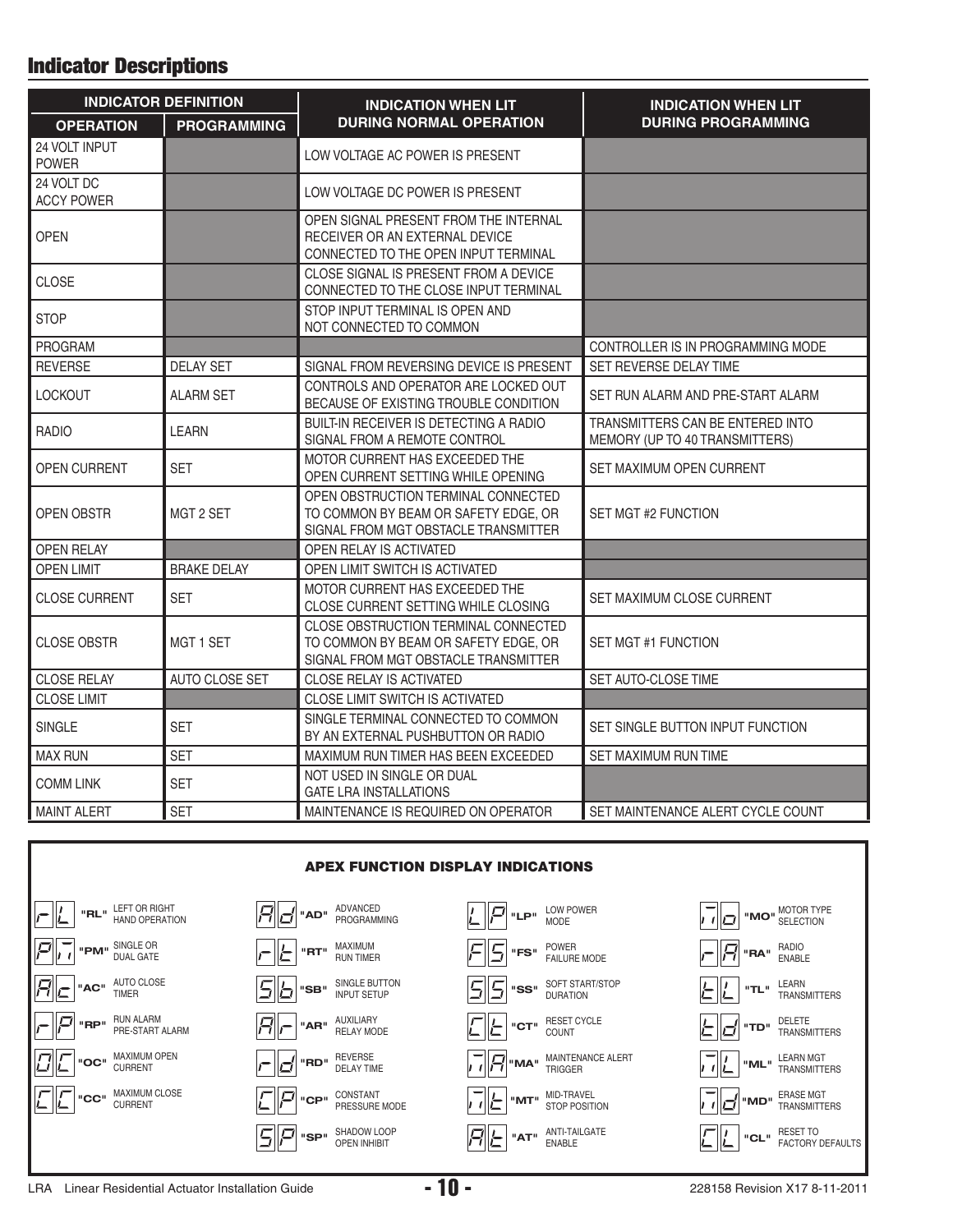# **Terminal Descriptions**

| <b>TERMINAL</b>              | <b>GROUP</b>               | <b>FUNCTION</b>                                                                                                                                                                                                                                                                                                                                                                                                                                        |  |  |  |
|------------------------------|----------------------------|--------------------------------------------------------------------------------------------------------------------------------------------------------------------------------------------------------------------------------------------------------------------------------------------------------------------------------------------------------------------------------------------------------------------------------------------------------|--|--|--|
| AC N                         | 24 VOLT INPUT              | FACTORY CONNECTED TO 24 VAC FROM TRANSFORMER OR                                                                                                                                                                                                                                                                                                                                                                                                        |  |  |  |
| AC                           |                            | 24 VDC FROM CONTINUOUS DUTY DC SUPPLY.                                                                                                                                                                                                                                                                                                                                                                                                                 |  |  |  |
| DC-                          | <b>ACCESSORY POWER</b>     | PROVIDES 24 VOLT DC POWER FOR ACCESSORIES. (.5A MAX)                                                                                                                                                                                                                                                                                                                                                                                                   |  |  |  |
| $DC +$                       |                            |                                                                                                                                                                                                                                                                                                                                                                                                                                                        |  |  |  |
| <b>RESET</b>                 | <b>RESET BUTTON</b>        | FACTORY CONNECTED TO THE CONTROLLER'S RESET BUTTON.                                                                                                                                                                                                                                                                                                                                                                                                    |  |  |  |
| COMMON                       |                            |                                                                                                                                                                                                                                                                                                                                                                                                                                                        |  |  |  |
| $\mathsf C$                  |                            |                                                                                                                                                                                                                                                                                                                                                                                                                                                        |  |  |  |
| B                            | <b>COMM LINK</b>           | NOT USED IN SINGLE OR DUAL GATE LRA INSTALLATIONS.                                                                                                                                                                                                                                                                                                                                                                                                     |  |  |  |
| $\mathsf A$<br><b>COMMON</b> |                            |                                                                                                                                                                                                                                                                                                                                                                                                                                                        |  |  |  |
| <b>SINGLE</b>                | SINGLE BUTTON INPUT        | CONNECT TO NORMALLY OPEN SWITCH FOR SINGLE BUTTON OPERATION. ALTERNATES<br>BETWEEN OPEN-CLOSE OR OPEN-STOP-CLOSE DEPENDING ON PROGRAMMING.                                                                                                                                                                                                                                                                                                             |  |  |  |
| <b>COMMON</b>                |                            |                                                                                                                                                                                                                                                                                                                                                                                                                                                        |  |  |  |
| FIRE DEPT                    | FIRE BOX INPUT             | CONNECT TO NORMALLY OPEN SWITCH IN FIRE BOX FOR FIRE DEPARTMENT ACCESS.                                                                                                                                                                                                                                                                                                                                                                                |  |  |  |
| <b>COMMON</b>                |                            | CONNECT TO NORMALLY OPEN DEVICES (KEYPAD, CARD READER, KEYSWITCH,                                                                                                                                                                                                                                                                                                                                                                                      |  |  |  |
| <b>OPEN</b>                  | <b>OPEN INPUT</b>          | TELEPHONE ENTRY SYSTEM) TO OPEN THE GATE. A CONSTANT OPEN INPUT WILL<br>OVERRIDE THE MID-TRAVEL STOP AND HALT THE AUTO CLOSE TIMER UNTIL RELEASED.                                                                                                                                                                                                                                                                                                     |  |  |  |
| <b>OPEN</b>                  |                            |                                                                                                                                                                                                                                                                                                                                                                                                                                                        |  |  |  |
| <b>CLOSE</b>                 | 3-BUTTON                   | CONNECT TO 3-BUTTON STATION FOR OPEN-CLOSE-STOP CONTROL. A CONSTANT OPEN INPUT                                                                                                                                                                                                                                                                                                                                                                         |  |  |  |
| <b>COMMON</b>                | <b>STATION INPUT</b>       | WILL OVERRIDE THE MID-TRAVEL STOP AND HALT THE AUTO CLOSE TIMER UNTIL RELEASED.                                                                                                                                                                                                                                                                                                                                                                        |  |  |  |
| <b>STOP</b>                  |                            |                                                                                                                                                                                                                                                                                                                                                                                                                                                        |  |  |  |
| COM                          |                            | CONNECT TO NORMALLY OPEN DEVICES (GATE EDGE, PHOTO BEAM) TO DETECT AN                                                                                                                                                                                                                                                                                                                                                                                  |  |  |  |
| O-OBS                        | OBSTRUCTION INPUTS         | OBSTRUCTION DURING OPENING. WHILE GATE IS IN MOTION, ANY OPEN OBSTRUCTION<br>SIGNAL WILL CAUSE THE GATE TO STOP, REVERSE A SHORT DISTANCE, AND THEN<br>STOP AGAIN. AT THIS TIME THE AUTO CLOSE TIMER IS DISABLED, AND A RENEWED<br>INPUT WILL BE REQUIRED TO START THE GATE AGAIN. SHOULD THE GATE BE<br>RESTARTED AND THE OBSTACLE SIGNAL OCCUR AGAIN PRIOR TO REACHING A LIMIT,<br>THE GATE WILL STOP AGAIN, LOCKOUT, AND SOUND THE EMERGENCY ALARM. |  |  |  |
| C-OBS                        |                            | FUNCTIONS THE SAME AS THE OPEN OBSTRUCTION, EXCEPT IN THE CLOSING DIRECTION.                                                                                                                                                                                                                                                                                                                                                                           |  |  |  |
| COM                          |                            |                                                                                                                                                                                                                                                                                                                                                                                                                                                        |  |  |  |
| COM<br><b>REV</b>            | <b>REVERSE</b>             | CONNECT TO NORMALLY OPEN DEVICES TO CAUSE A REVERSAL WHEN THE GATE IS<br>TRAVELING CLOSED. THE GATE WILL REVERSE TO THE FULL OPEN POSITION.                                                                                                                                                                                                                                                                                                            |  |  |  |
| OPEN LOOP                    | OPEN LOOP                  | CONNECT TO OPEN LOOP/FREE EXIT LOOP. THE GATE WILL OPEN<br>WHEN THE LOOP IS TRIGGERED, AND REMAIN OPEN AS LONG AS                                                                                                                                                                                                                                                                                                                                      |  |  |  |
| OPEN LOOP                    |                            | THE LOOP IS TRIGGERED. REQUIRES LOOP DETECTOR                                                                                                                                                                                                                                                                                                                                                                                                          |  |  |  |
| REVERSE LOOP                 | REVERSE LOOP               | CONNECT TO REVERSE LOOP. TRIGGERING THE LOOP WILL CAUSE A<br>REVERSAL WHEN THE GATE IS TRAVELING CLOSED. THE GATE WILL REVERSE                                                                                                                                                                                                                                                                                                                         |  |  |  |
| REVERSE LOOP                 |                            | TO THE FULL OPEN POSITION REQUIRES LOOP DETECTOR                                                                                                                                                                                                                                                                                                                                                                                                       |  |  |  |
| SHADOW/RESET LOOP            | SHADOW/RESET LOOP          | CONNECT TO SHADOW/RESET LOOP TO KEEP THE GATE IN ITS FULLY OPEN<br>POSITION AS LONG AS THE SIGNAL IS PRESENT. USED TO KEEP GATE OPEN                                                                                                                                                                                                                                                                                                                   |  |  |  |
| SHADOW/RESET LOOP            |                            | WHILE VEHICLE IS PASSING THROUGH REQUIRES LOOP DETECTOR                                                                                                                                                                                                                                                                                                                                                                                                |  |  |  |
| $\pmb{+}$                    | <b>ALARM</b>               | FACTORY CONNECTED TO THE ALARM BEEPER.                                                                                                                                                                                                                                                                                                                                                                                                                 |  |  |  |
| N.O.                         |                            |                                                                                                                                                                                                                                                                                                                                                                                                                                                        |  |  |  |
| COM                          | <b>AUX RELAY</b>           | FOR CONNECTION TO AUXILIARY DEVICES (MAGNETIC LOCK, SOLENOID LOCK,                                                                                                                                                                                                                                                                                                                                                                                     |  |  |  |
| N.C.                         |                            | STROBE LIGHT) FOR ACTIVATION (OR DEACTIVATION) DURING GATE OPERATION.                                                                                                                                                                                                                                                                                                                                                                                  |  |  |  |
| $\ddag$<br>$\blacksquare$    | <b>24 VOLT SOLAR PANEL</b> | FOR CONNECTION TO 24 VOLT SOLAR PANEL FOR BATTERY CHARGING.                                                                                                                                                                                                                                                                                                                                                                                            |  |  |  |
| +                            |                            |                                                                                                                                                                                                                                                                                                                                                                                                                                                        |  |  |  |
|                              | 24 VOLT BATTERY            | FACTORY CONNECTED TO BATTERIES IN DC MODEL OPERATORS.                                                                                                                                                                                                                                                                                                                                                                                                  |  |  |  |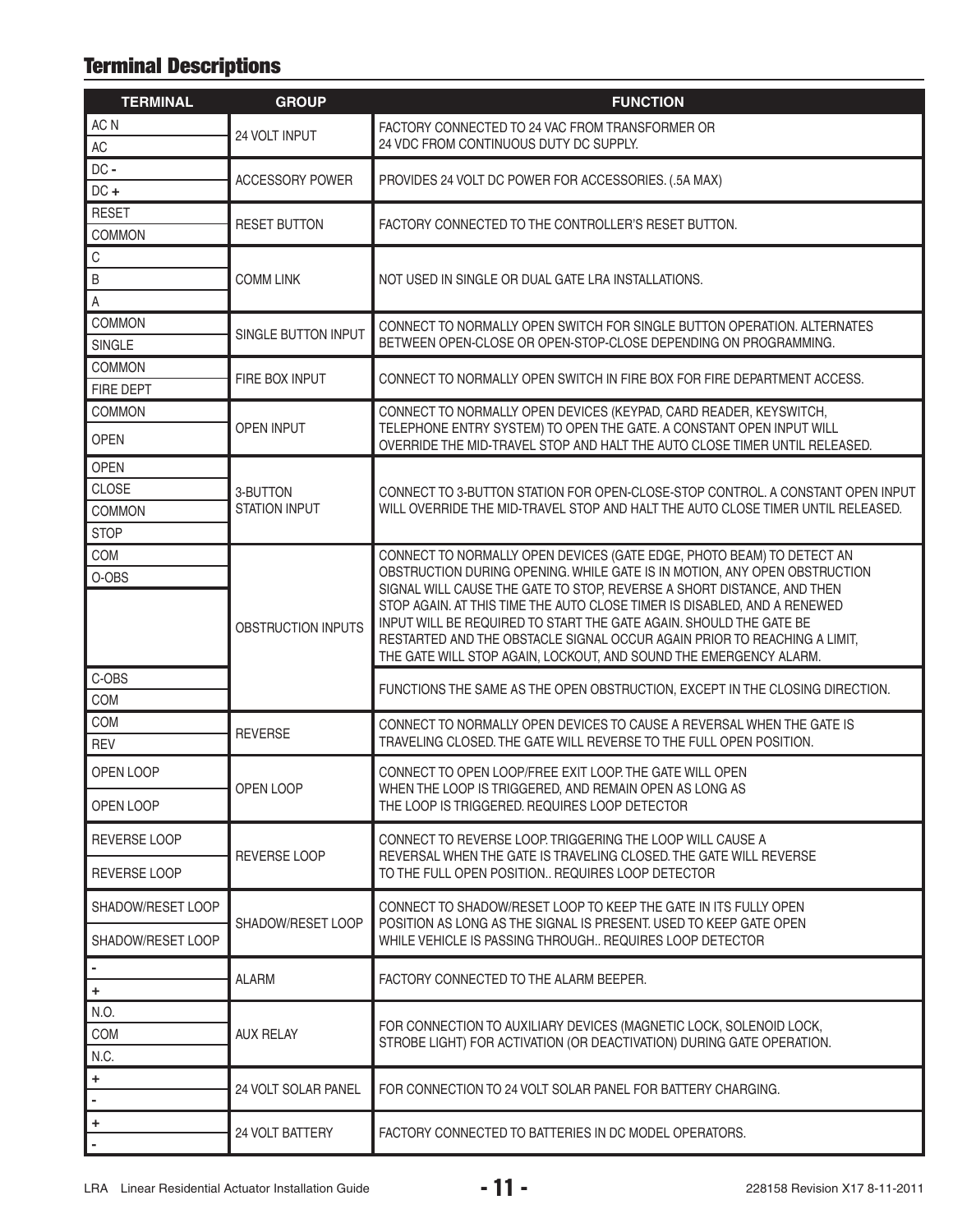## **Operator Accessory Connections**



*Figure 15. Operator Accessory Connections*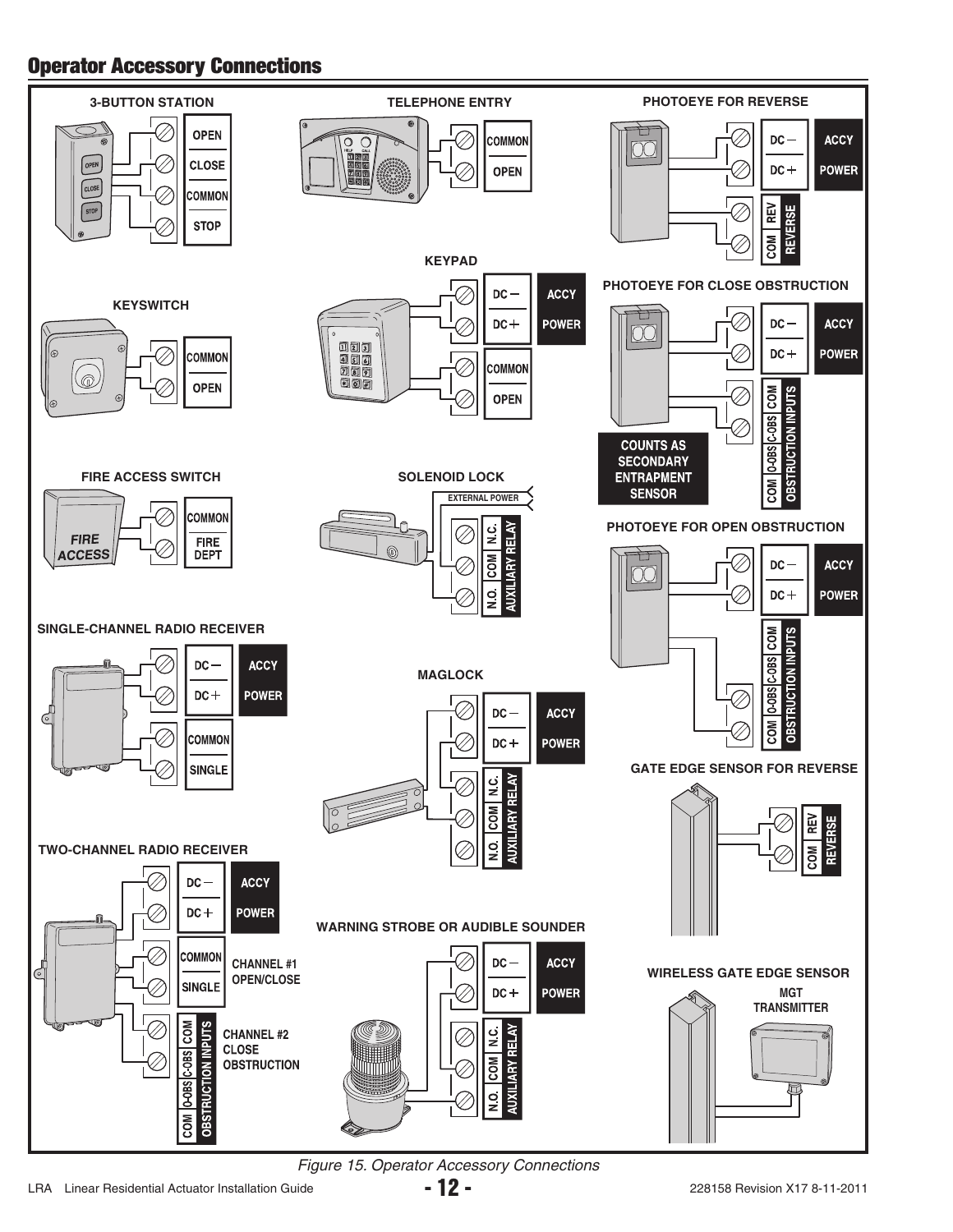## **Basic Controller Programming**

#### *Programming Overview*

The Controller can be programmed with various options for the operator. The programming fields are defined as "functions" that have "options". To make setup easier for the installer, the Controller's programming is divided into two groups: basic and advanced. The basic programming group contains the functions commonly used in most swing gate installations. The advanced programming group contains functions less commonly used (i.e. maximum run timer, etc.).

#### *Entering Programming Mode*

Enter programming mode by pressing the **UP** and **DOWN** buttons together for one second. While in programming mode the **PROGRAM** indicator will light.

#### *Exiting Programming Mode*

Exit programming mode at any time by pressing the **UP** and **DOWN** buttons together. The Controller will automatically exit programming mode after three minutes of inactivity.

#### *Programming Keystrokes*

#### *(Typical Programming Method)*

While in programming mode, press the **UP** or **DOWN** buttons to scroll through the programming functions. When the desired function is displayed press the **ENTER** button to display the currently set option for the function. **When an option is displayed, the decimal points are lit.**

To change the option, press and hold the **ENTER** button for 1 second. To indicate that an option is ready to be changed, the display will flash. While the display is flashing, press the UP or **DOWN** button to display the other options available for that function.

When the desired option is displayed, press the **ENTER** button to store it into memory. To select another function, press **ENTER**, **UP**, or **DOWN**.

#### *Left or Right Hand Operation*

In typical installations, the LRA pulls the gate to open it inward. **Set the Controller for right hand operation regardless if the installation is a left hand or right hand gate.** This will make the open limit switch on the motor end of the operator. Same for dual gate LRA2 installations.

In some installations, the LRA pushes the gate to open it outward. **Set the Controller for left hand operation regardless if the installation is a left hand or right hand gate.** This will make the close limit switch on the motor end of the operator. Same for dual gate LRA2 installations.

#### *Dual Gate Enable*

This APeX programming function is only used for other models of gate operators. **DO NOT CHANGE THIS SETTING IN ANY LRA INSTALLATION (SINGLE GATE OR DUAL GATE).**

#### *Auto Close Timer*

The factory default turns off the Auto Close Timer. The timer can be set from 1 to 59 seconds and from 1 to 9 minutes. When the Auto Close Timer is set, after opening, the gate will wait for the length of the Auto Close Timer then close automatically.

![](_page_14_Figure_19.jpeg)

![](_page_14_Picture_20.jpeg)

![](_page_14_Picture_21.jpeg)

**THIS APEX PROGRAMMING FUNCTION IS ONLY USED FOR OTHER MODELS OF GATE OPERATORS**

**DO NOT CHANGE THIS SETTING IN ANY LRA INSTALLATION!**

![](_page_14_Picture_24.jpeg)

SINGLE GATE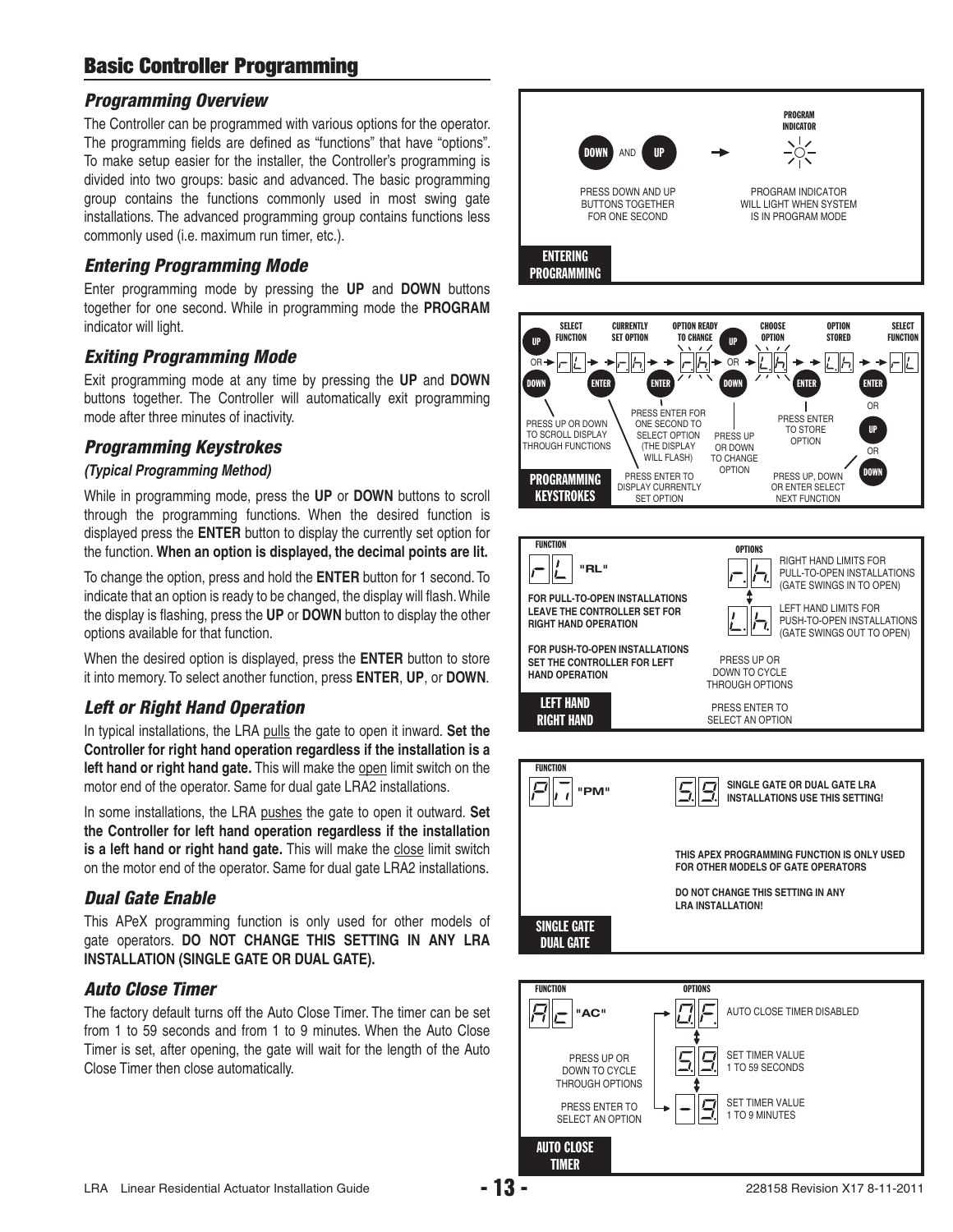#### *Run Alarm and Pre-start Alarm*

The factory default is Run Alarm on and a 3-second Pre-start Alarm. The operator's beeper will sound 3 seconds before the operator starts. The options are:

- **Run Alarm Off and Pre-start Alarm Off**
- **Run Alarm On and Pre-start Alarm Off**
- **Run Alarm On and Pre-start Alarm On for 1-9 Seconds**

## *Maximum Open Direction Current Setting*

To detect obstacles or mechanical problems with the gate, the operator monitors its motor current. If the open current load exceeds the programmed maximum load range number, the operator will stop, reverse a short distance, then stop again. The Auto Close Timer will be disabled, and another open request will be required to start the operator again. If after restart, the overload or an open obstacle happens again before the open limit is reached, the operator will lockout and sound the alarm.

To measure the motor load used during opening, *while this function is being displayed,* push and hold the **OPEN** button to fully open the gate. During movement, the motor current will be displayed as a load number from 0 to 99. This number is useful for troubleshooting but not for setting the motor current. At the end of travel, a different number will flash. This number indicates the range above and below the average motor current during the run. Using the  $+$  and  $-$  buttons, set the programmed range number above the indicated range number, so that a minimal force (30-40 lbs. at 10-feet) will activate a reversal should an obstruction occur, but high enough to keep the gate moving under normal conditions without interruption.

#### *Maximum Close Direction Current Setting*

To detect obstacles or mechanical problems with the gate, the operator monitors its motor current. If the close current load exceeds the programmed maximum load range number, the operator will stop, reverse a short distance, then stop again. Another close request will be required to start the operator again. If after restart, the overload or a close obstacle happens again before the close limit is reached, the operator will lockout and sound the alarm.

To measure the motor load used during closing, *while this function is being displayed,* push and hold the **CLOSE** button to close the gate. During movement, the motor current will be displayed as a load number from 0 to 99. This number is useful for troubleshooting but not used for setting the motor current. At the end of travel, a different number will flash. This number indicates the range above and below the average motor current during the run. Using the  $+$  and  $-$  buttons, set the programmed range number above the measured flashing range number, so that a minimal force (50-75 lbs.) will activate a reversal should an obstruction occur, but high enough to keep the gate moving under normal conditions without interruption.

![](_page_15_Figure_12.jpeg)

![](_page_15_Figure_13.jpeg)

CURRENT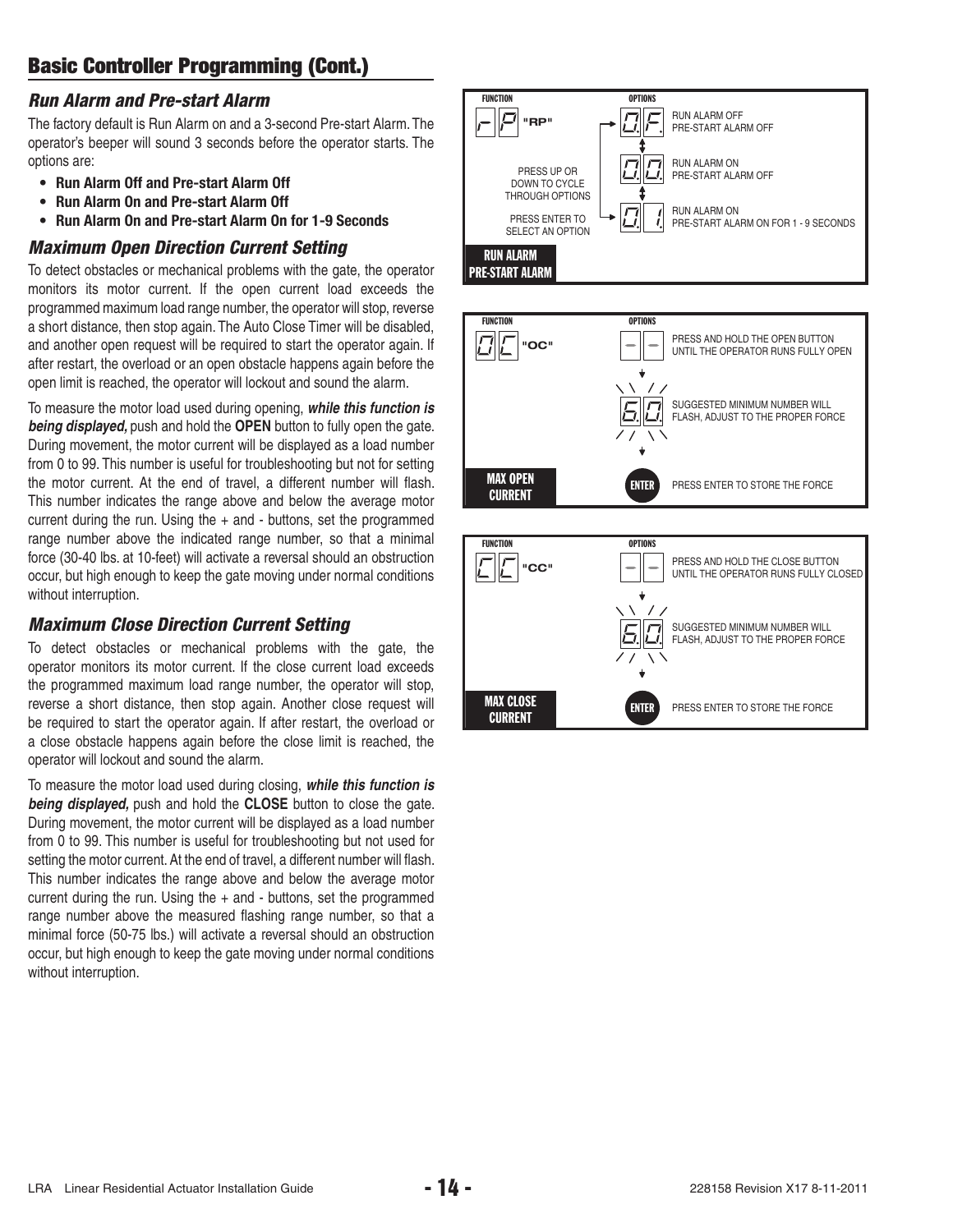## **Advanced Controller Programming**

#### *Entering Advanced Programming Mode*

To access and program the Advanced Programming functions, for each programming session, Advanced Programming must be enabled.

**After exiting programming, the Advanced Programming functions will be available on the programming display during the next programming session unless the operator has run 50 or more cycles. After that, Advanced Programming must be enabled again.**

#### *Maximum Run Time*

The factory default for the Maximum Run Time (MRT) is 99 seconds. When the operator starts, a timer will begin counting. If a open or close limit is not reached or an obstacle or reversing input is not received before the timer expires, the operator will stop, the unit locks out and the alarm sounds. The timer can be set for 10 to 99 seconds, but should be left at 99 in most applications. Setting it too close to the actual run time may cause the time to expire with changing ambient temperature, gate conditions, etc…

If AC is present and an open or close limit is not reached or an obstacle or reversing input is not received before this timer exceeds MRT, the operator will stop, the unit locks out and the alarm sounds.

In the case that AC is not present and MRT expires, it will be ignored as long as the actual run time is under 99 seconds. When the gate reached full open or full close position, MRT will be interpreted as fail safe/secure. EN05 will occur. If FS as set to fail safe, the gate will open. If FS is set to fail secure, the gate will close. However, if the actual run time is higher than 99, it will be interpreted as a physical mechanical problem, EN01 will occur and the gate will stop immediately.

#### *Single Button Input Setup*

This function is used for selecting the operation for single button controls and radio receivers.

The factory default sets the **SINGLE** input terminal so successive inputs will cycle the operator in OPEN-STOP-CLOSE-STOP order.

Alternately, the **SINGLE** input can be set to cause the gate to OPEN unless the gate is fully open. If the gate is fully open, the input will cause the gate to CLOSE.

![](_page_16_Figure_12.jpeg)

![](_page_16_Picture_13.jpeg)

![](_page_16_Figure_14.jpeg)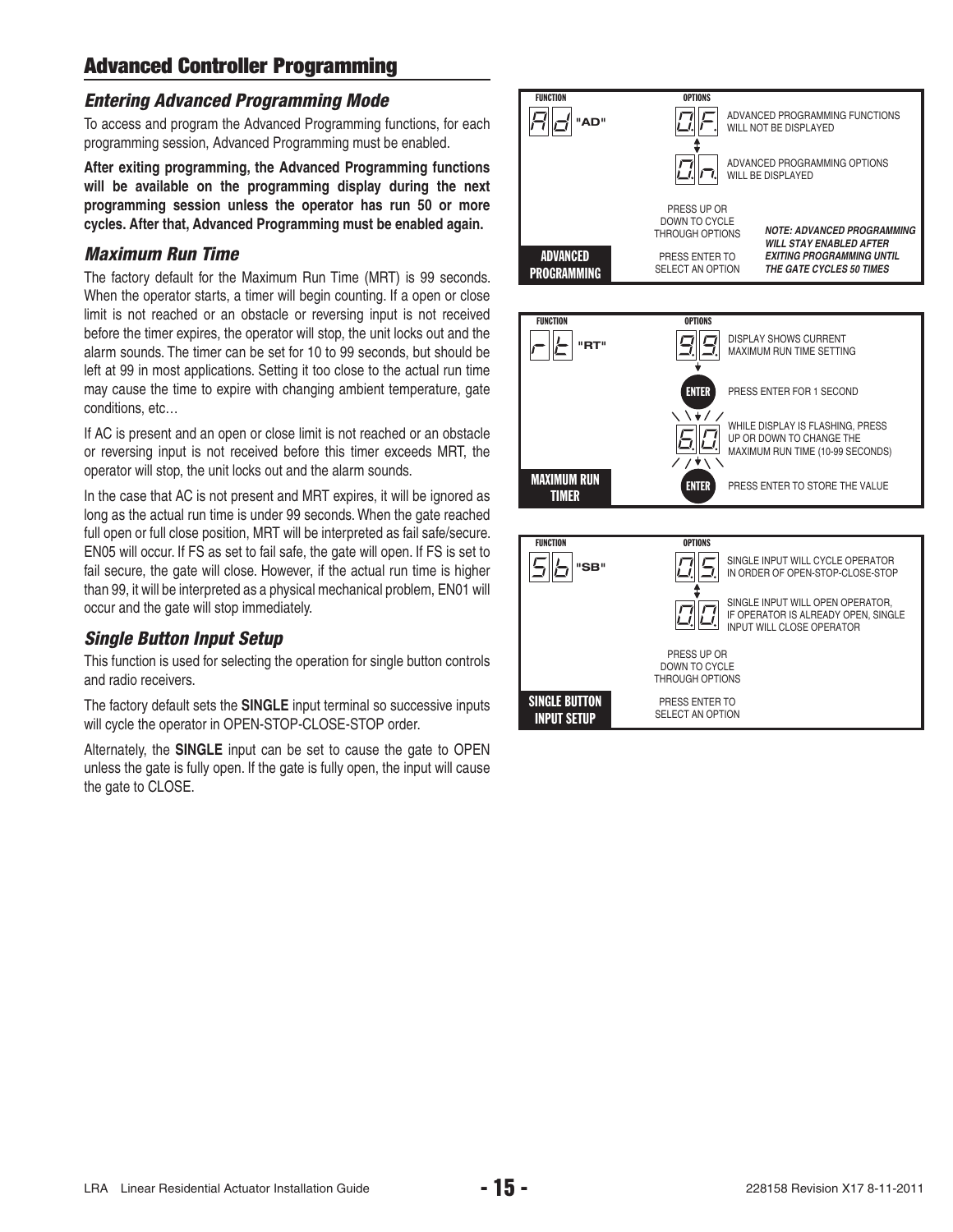#### *Auxiliary Relay Mode*

The Auxiliary Relay has normally open and normally closed contacts. The factory setting disables the Auxiliary Relay. The relay can be set for:

- **Maglock:** To deactivate a magnetic or solenoid gate lock, the relay will energize during any pending or actual gate motion (open only).
- **M4:** To deactivate a magnetic or solenoid gate lock, the relay will energize during any pending or actual gate motion (open only). 3 seconds after the gate starts to move, the relay will de-energize. This option is used for higher current solenoid locks.
- **Ticket Dispenser:** The relay will energize while the gate is moving in the open direction and at the full open limit, or in an entrapment condition.
- **Strobe:** To activate a warning strobe light, the relay will energize during any pending or actual gate motion (either open or close).
- **Alarm:** The relay will energize if the gate is manually forced open from the full closed position.

#### *Reverse Delay Time*

The factory default sets the Reverse Delay to 1 second. The operator will wait the length of the delay before reversing direction. This feature will not change the reversal time when the operator is responding to an entrapment condition from an obstruction input or inherent entrapment protection sensor. The Reverse Delay can be set from 1 to 9 seconds. Heaver gates require a longer delay to allow time for the gate to stop.

#### *Constant Pressure Mode*

The factory default allows momentary pressure on a control station's **OPEN** or **CLOSE** button to cycle the operator. The controller can be set to require constant pressure on the **OPEN**, **CLOSE**, or both buttons to run the operator.

✓ *NOTE: If a button is set for constant pressure, and it is released before the operator reaches the open or close limit, the operator will stop the gate at its current position.*

#### *Shadow Loop Open Prevention*

If the shadow loop is triggered, it always prevents the gate from *closing* if the Auto Close Timer activates or a CLOSE command is given while the gate is at the full open position.

The controller can also be set to prevent the gate from *opening* if the shadow loop is triggered while the gate is at the close limit position. This prevents a swing gate from opening into a vehicle if it's parked near the gate on the inside.

![](_page_17_Figure_16.jpeg)

![](_page_17_Figure_17.jpeg)

![](_page_17_Figure_18.jpeg)

![](_page_17_Figure_19.jpeg)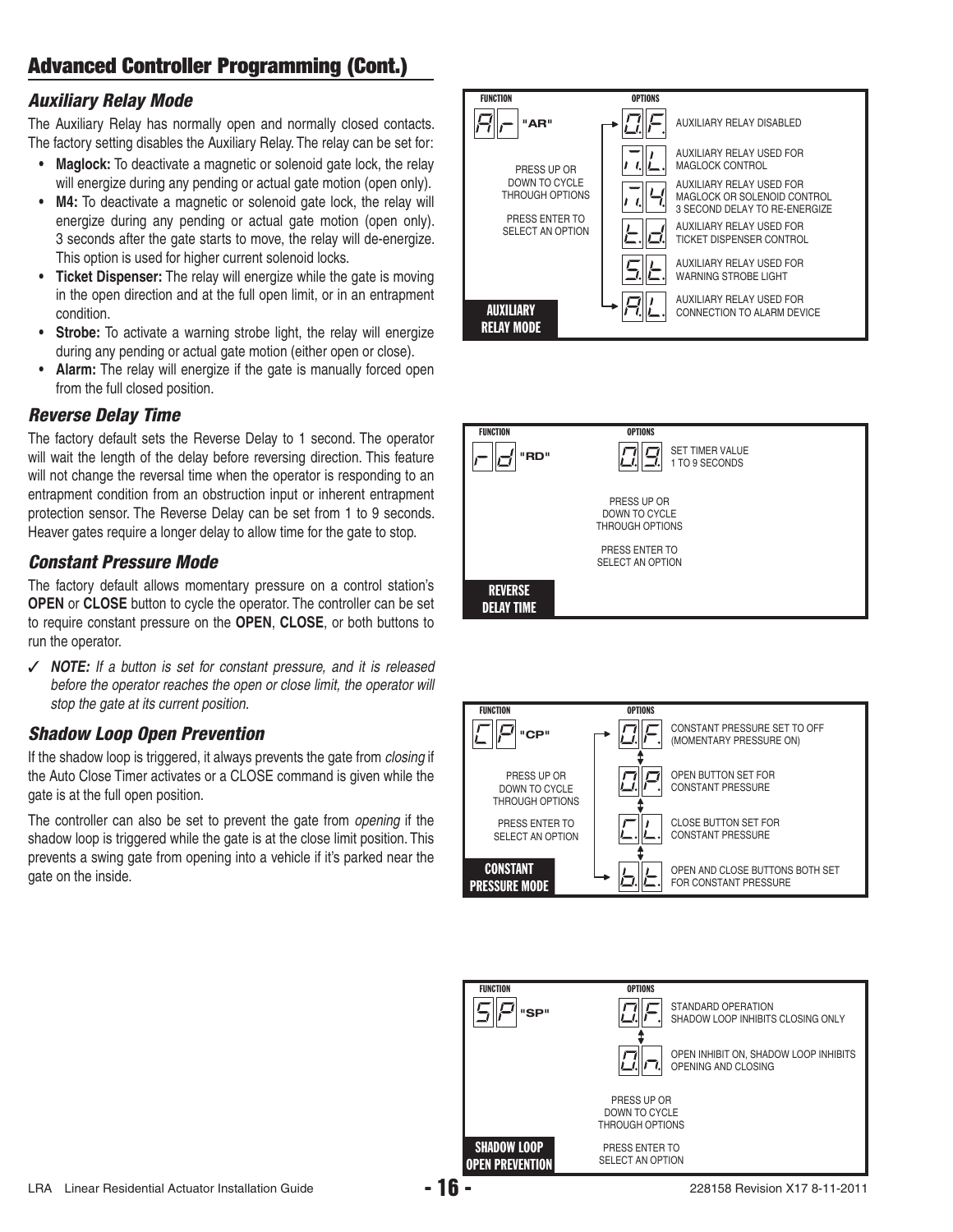#### *Low Power Mode*

**This function is only used with DC battery backup.** The factory default disables the Low Power Mode. When Low Power Mode is enabled, and AC power fails, the controller will assume Low Power Mode after 60 seconds of gate inactivity. Low power mode turns off all accessory power and indicators. Only inputs from the radio receiver, reverse loop, open loop (optional by programming), fire department input, or restoring AC power will wake the Controller from Low Power Mode. Programming Mode can still be accessed while the Controller is awake in Low Power Mode.

#### *Power Failure Mode*

**This function is only used with DC battery backup.** The factory default is set for Fail Safe, alternately the Controller can be set for Fail Secure, Open Immediate, or Close Immediate.

- **Fail Safe:** If the AC power fails and the battery voltage drops below approximately 22 Volts, 5 seconds later the operator will cycle open if not already open. When AC power is restored, or the battery gets charged by solar panels, the operator will resume normal operation and auto-close if programmed to do so.
- **Fail Secure:** If the AC power fails and the battery voltage drops below approximately 22 Volts, 5 seconds later the operator will cycle closed if not already closed. When AC power is restored, or the battery gets charged by solar panels, the operator will resume normal operation.
- **Open Immediate:** If the AC power fails, the operator will cycle open if not already open and cease operation. When AC power is restored, the operator will resume normal operation and auto-close if programmed to do so.
- **Close Immediate:** If the AC power fails, the operator will cycle closed if not already closed and cease operation. When AC power is restored, the operator will resume normal operation.

#### *Soft Start/Stop Duration*

This function causes the operator to start and stop the DC motor slowly reducing gate wear and tear (at the full open or closed positions only). The factory default sets the Soft Start/Stop Duration to 3 seconds. The Soft Start/Stop Duration can be set from 1 to 10 seconds.

✓ *NOTE: Changing the* Soft Start/Stop Duration will reset the open and close current setting value to zero. It will be necessary to reprogram maximum open and close current settings.

#### *Reset Cycle Count*

The Controller counts of the number of times the operator has been cycled full open and close. The cycle count can be displayed. The display will scroll the cycle count number, flashing two digits at a time from left to right.

To reset the Cycle Count, press and hold the **ENTER** button for 2 seconds while the Cycle Count is displayed.

If the Maintenance Alert has been triggered, resetting the Cycle Count will also reset the Maintenance Alert indicator.

![](_page_18_Figure_16.jpeg)

![](_page_18_Picture_17.jpeg)

![](_page_18_Figure_18.jpeg)

![](_page_18_Figure_19.jpeg)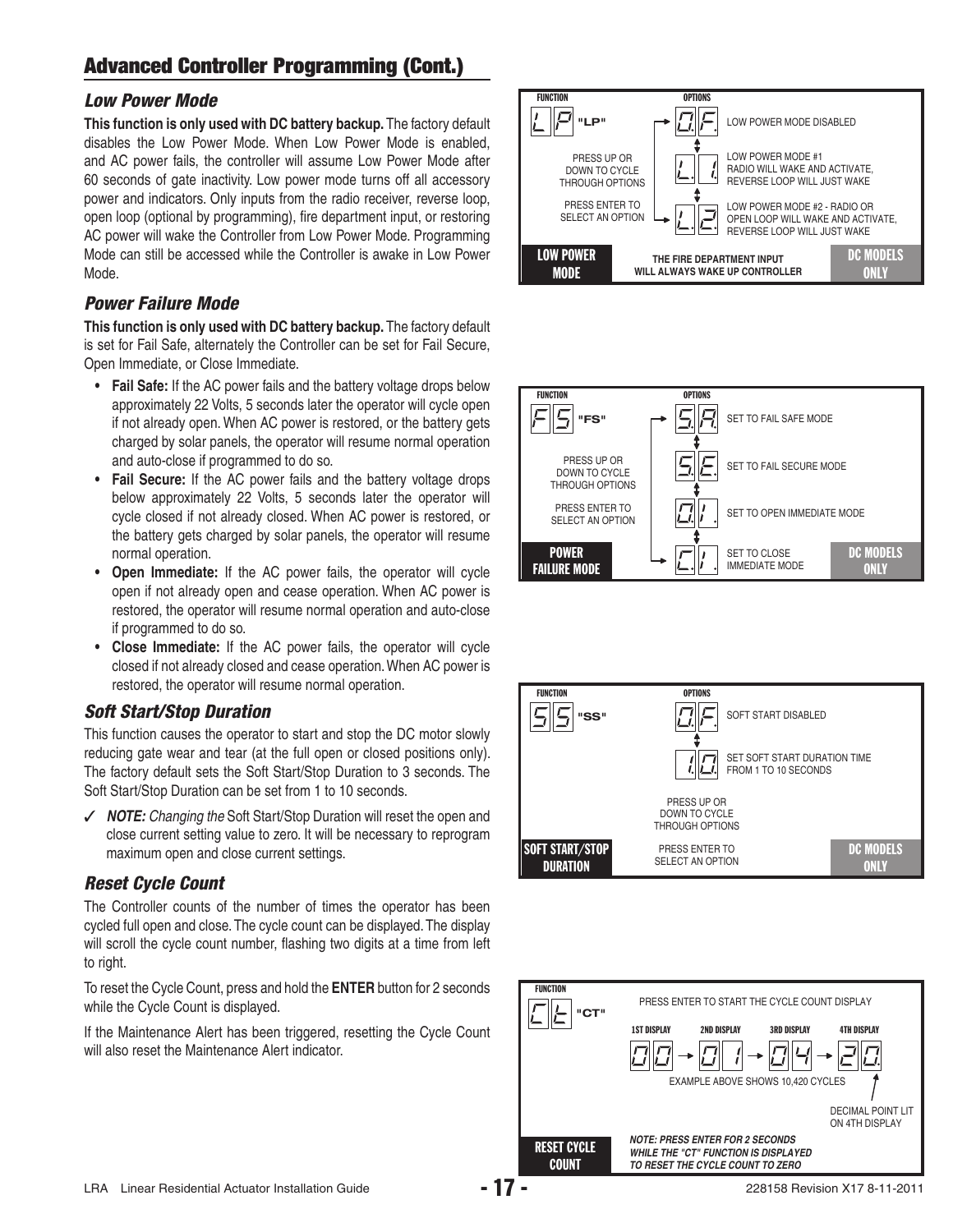#### *Maintenance Alert Trigger*

The Controller has a **MAINT ALERT** indicator that can be programmed to light when the number of activations exceeds a set number of cycles.

The factory default sets the Maintenance Alert Trigger to 10,000 cycles. The Maintenance Alert Trigger can be programmed for 5, 10, 15, or 25 thousand cycles.

The Maintenance Cycle Count can be reset independently from the operator's absolute Cycle Count.

#### *Mid-travel Stop Position*

The Controller can be programmed so the gate will stop at a mid-travel point instead of fully opening. This can be useful in installations where a large gate, that takes a long time to open and close fully, only needs to be opened partway to allow traffic to pass.

The factory default sets the Controller for full open operation. Alternately, the Controller can be programmed to open for 1 to 99 seconds then stop, before reaching the open limit.

When a Mid-travel Stop Position time has been programmed, the gate will **still fully open** if the Fire Department input is triggered, if the **OPEN** button is held down beyond the Mid-travel Stop Position, or a close obstruction or reverse loop input is triggered.

#### *Anti-tailgate Enable*

The factory default sets the Anti-tailgate Enable to OFF. With this setting, during a gate cycle, after the shadow loop has been triggered by the vehicle and then has cleared after the vehicle passes, the Auto Close Timer or a CLOSE command is required to begin closing the gate.

If the Anti-tailgate Enable is set to ON, the gate will close immediately as soon as the shadow loop has cleared. Any subsequent shadow loop triggers while the gate is closing will stop the gate. When the shadow loop clears, the gate will continue closing.

#### *Motor Type Selection*

The factory sets the default for the Controller to match the type of motor in the operator. **When the Controller is used with the Model LRA Linear Residential Actuator leave this setting at the factory default.**

![](_page_19_Picture_14.jpeg)

![](_page_19_Picture_15.jpeg)

![](_page_19_Figure_16.jpeg)

![](_page_19_Picture_17.jpeg)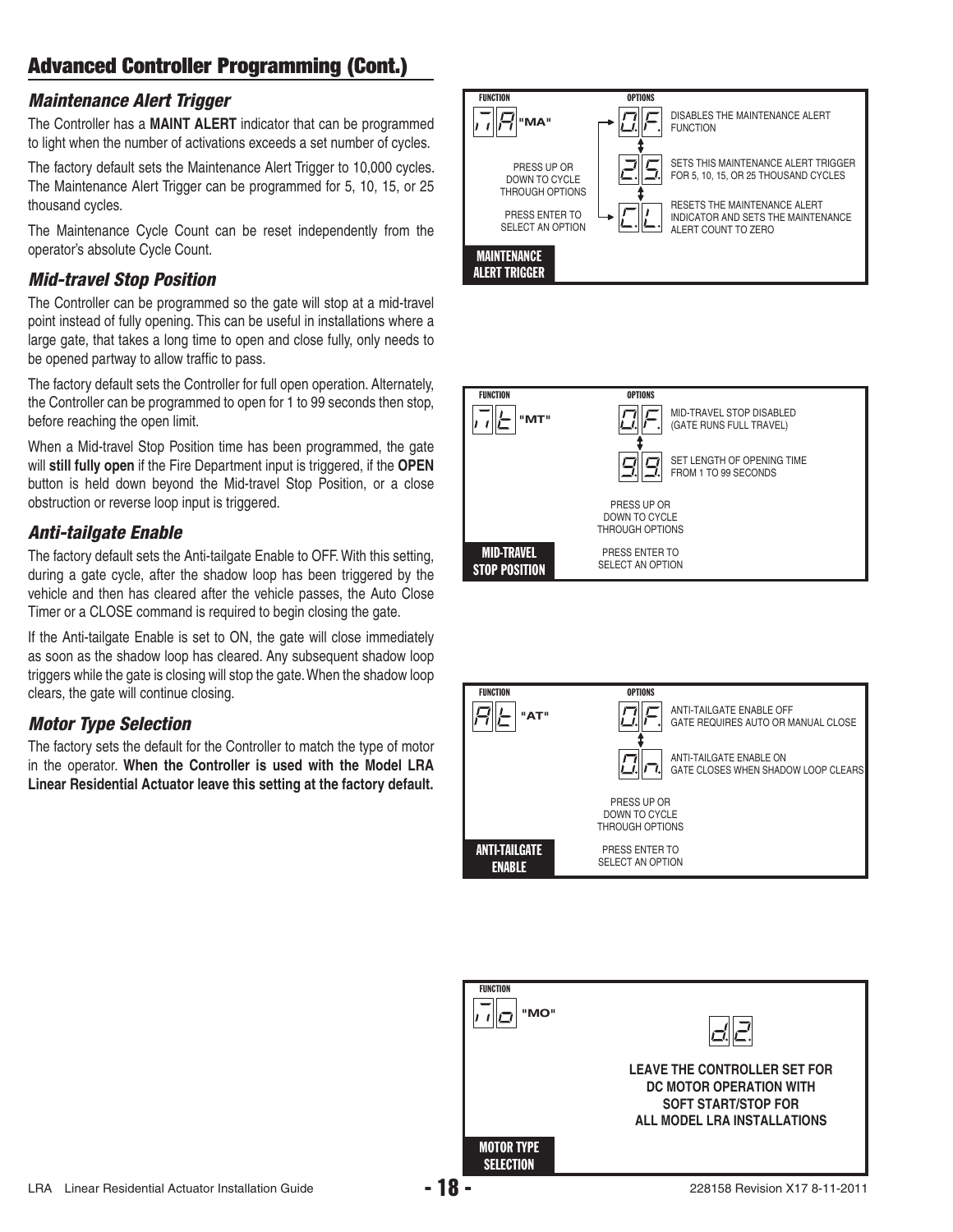#### *Radio Enable*

The Controller contains a built-in MegaCode® radio receiver to allow activation from up to 40 access control transmitters and two Model MGT (gate edge) transmitters. The factory default enables the internal radio receiver. Alternately, the internal receiver can be disabled.

#### *Antenna Installation*

The Controller is supplied with a local whip antenna. Connect it to the **ANTENNA** connector. If using a remote antenna, connect coax cable from the antenna to the **ANTENNA** connector.

#### *Radio Transmitter Learn*

The Controller's built-in MegaCode® radio receiver can store the IDs of up to 40 transmitters. Refer to the figure for the steps required to learn transmitters.

✓ *NOTE: This function will NOT be displayed if the transmitter memory is full, or if the radio receiver is disabled.*

#### *Radio Transmitter Delete*

Transmitters can be deleted from the Controller's memory either individually, or all at the same time. Refer to the figure for the steps required to delete transmitters.

✓ *NOTE: This function will NOT be displayed if no transmitters are stored in memory, or if the radio receiver is disabled.*

#### *MGT Obstacle Transmitter Learn*

The Controller supports one or two Model MGT Obstacle Transmitters. The transmitters can be programmed to function as Open Obstruction, Close Obstruction, Reverse, or Stop. Refer to the figure for the steps required to learn MGT transmitters.

✓ *NOTE: This function will NOT be displayed if two MGT transmitters are already stored in memory, or if the radio receiver is disabled.*

#### *MGT Obstacle Transmitter Delete*

MGT transmitters can be deleted from the Controller's memory either individually, or all at the same time. Refer to the figure for the steps required to delete MGT transmitters.

✓ *NOTE: This function will NOT be displayed if no MGT transmitters are stored in memory, or if the radio receiver is disabled.*

#### *Reset Controller to Factory Defaults*

The Controller can be reset with this function. **ALL PROGRAMMED DATA WILL BE LOST**, and the factory defaults will be loaded. This function will not erase radio transmitters, current sense values, or motor type. Transmitters must be deleted with the two functions above.

![](_page_20_Picture_19.jpeg)

![](_page_20_Figure_20.jpeg)

![](_page_20_Figure_21.jpeg)

![](_page_20_Figure_22.jpeg)

| <b>FUNCTION</b><br>"ML"          | <b>ENTER</b>                   | PRESS ENTER, "ML" WILL BLINK FOR 30 SECONDS WHILE<br>THE CONTROLLER IS READY TO LEARN AN MGT<br>TRANSMITTER                                                                           |
|----------------------------------|--------------------------------|---------------------------------------------------------------------------------------------------------------------------------------------------------------------------------------|
|                                  |                                | ACTIVATE THE MGT TRANSMITTER. THE DISPLAY WILL<br>FLASH "rE" - IF THE TRANSMITTER IS ALREADY ENTERED.<br>"DU" WILL BE DISPLAYED. IF DECODE IS BAD "ERROR" WILL<br><b>BE DISPLAYED</b> |
|                                  | <b>UP</b><br><b>DOWN</b><br>OR | PRESS UP OR DOWN TO SELECT THE MGT FUNCTION:<br>$'rE" = REVERSE$<br>$"St" = STOP$<br>"OP" = OPEN OBSTRUCTION<br>$"CL" = CLOSE OBSTRUCTION$                                            |
|                                  | <b>ENTER</b>                   | PRESS ENTER TO ACCEPT THE SELECTION                                                                                                                                                   |
| <b>LEARN MGT</b><br>TRANSMITTERS |                                | DISPLAY WILL SHOW "--" FOR 5 SECONDS. THEN SHOW THE<br>TRANSMITTER'S ID NUMBER - REPEAT STEPS FOR<br>SECOND MGT TRANSMITTER IF USED                                                   |

| <b>FUNCTION</b><br>"MD"          | <b>ENTER</b>    | PRESS ENTER                                                                                                          |
|----------------------------------|-----------------|----------------------------------------------------------------------------------------------------------------------|
|                                  | $\cdot$ $\cdot$ | "MD" WILL BLINK FOR 30 SECONDS WHILE THE CONTROLLER<br>IS READY TO DELETE ALL MGT TRANSMITTERS                       |
|                                  | <b>ENTER</b>    | TO DELETE ALL MGT TRANSMITTERS. PRESS ENTER FOR<br>2 SECONDS, (TO EXIT WITHOUT DELETING ANY, QUICKLY<br>PRESS ENTER) |
| <b>ERASE MGT</b><br>TRANSMITTERS |                 | THE DISPLAY WILL SHOW "DELETE ALL" AND THE<br>CONTROLLER RETURNS TO PROGRAMMING MODE                                 |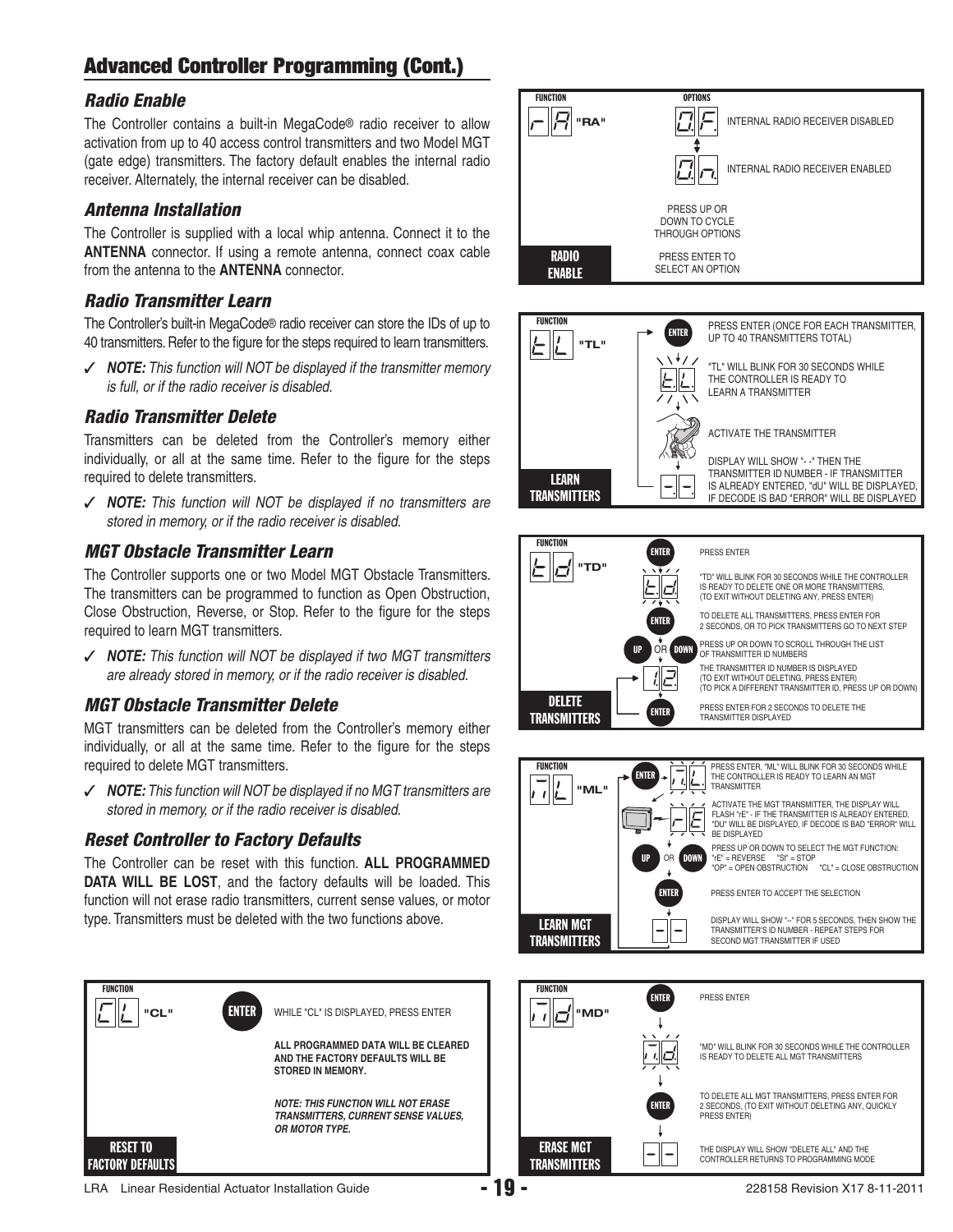## **Loop Layout Illustration**

![](_page_21_Figure_1.jpeg)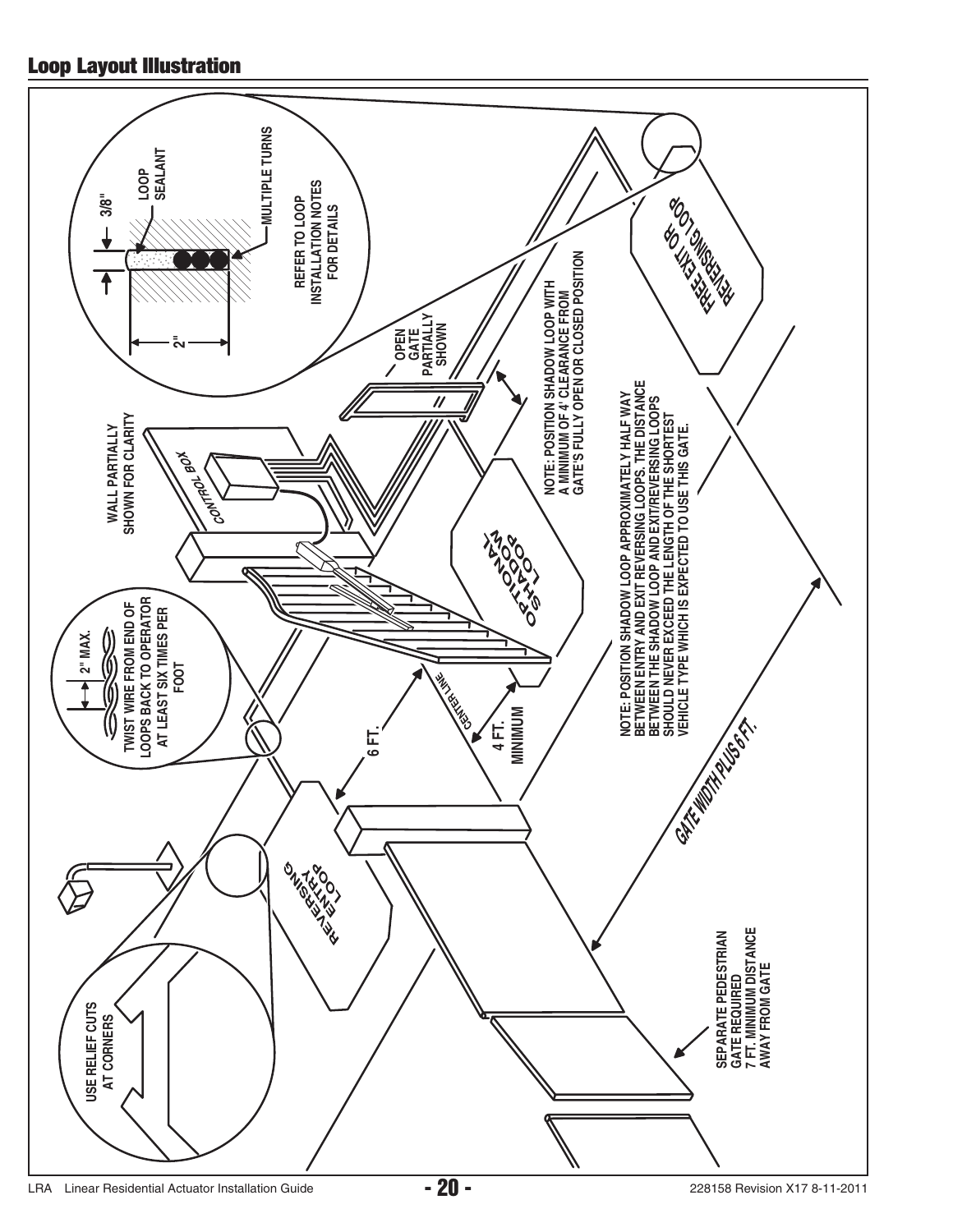![](_page_22_Figure_1.jpeg)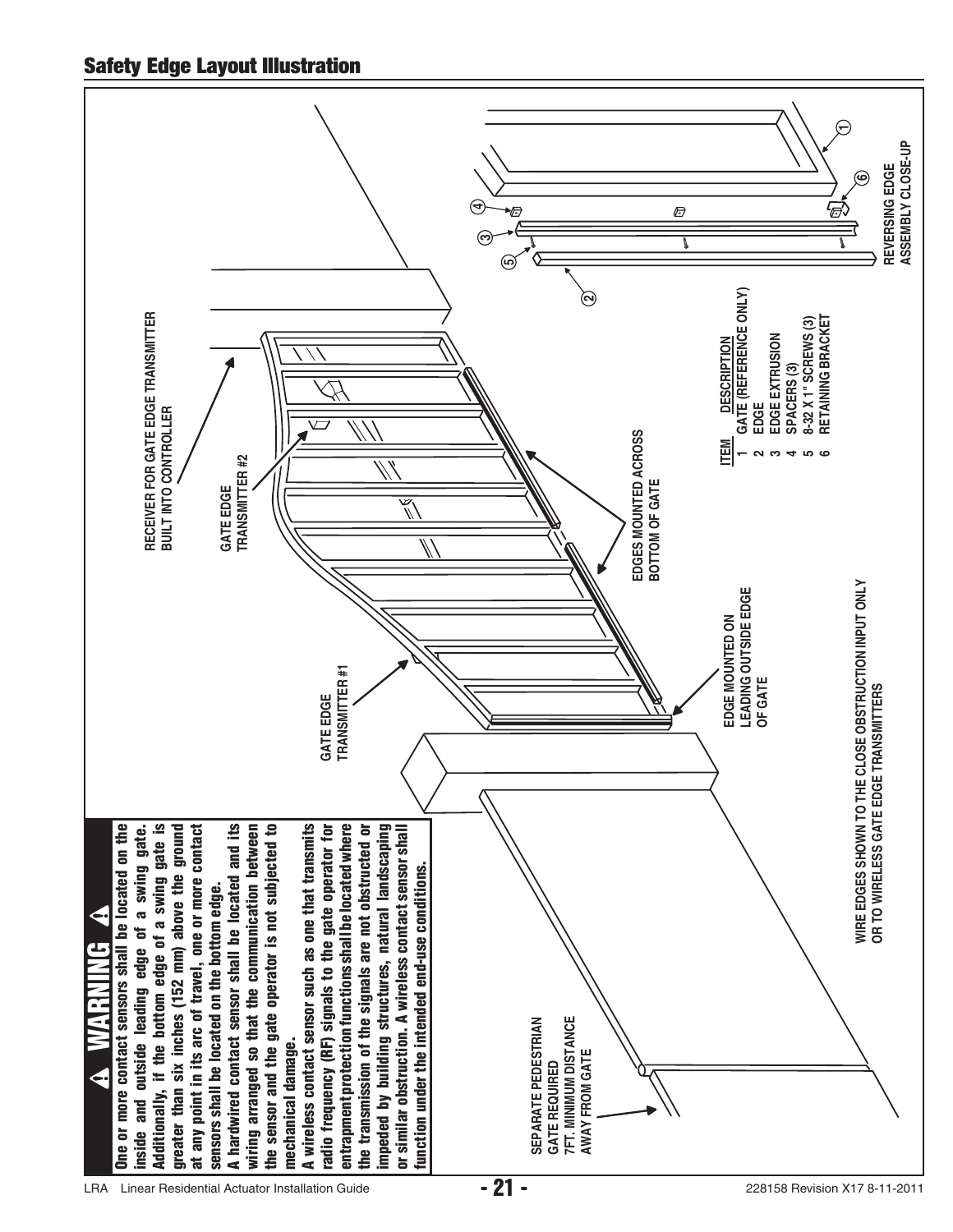## **Photoeye Installation Illustration**

![](_page_23_Figure_1.jpeg)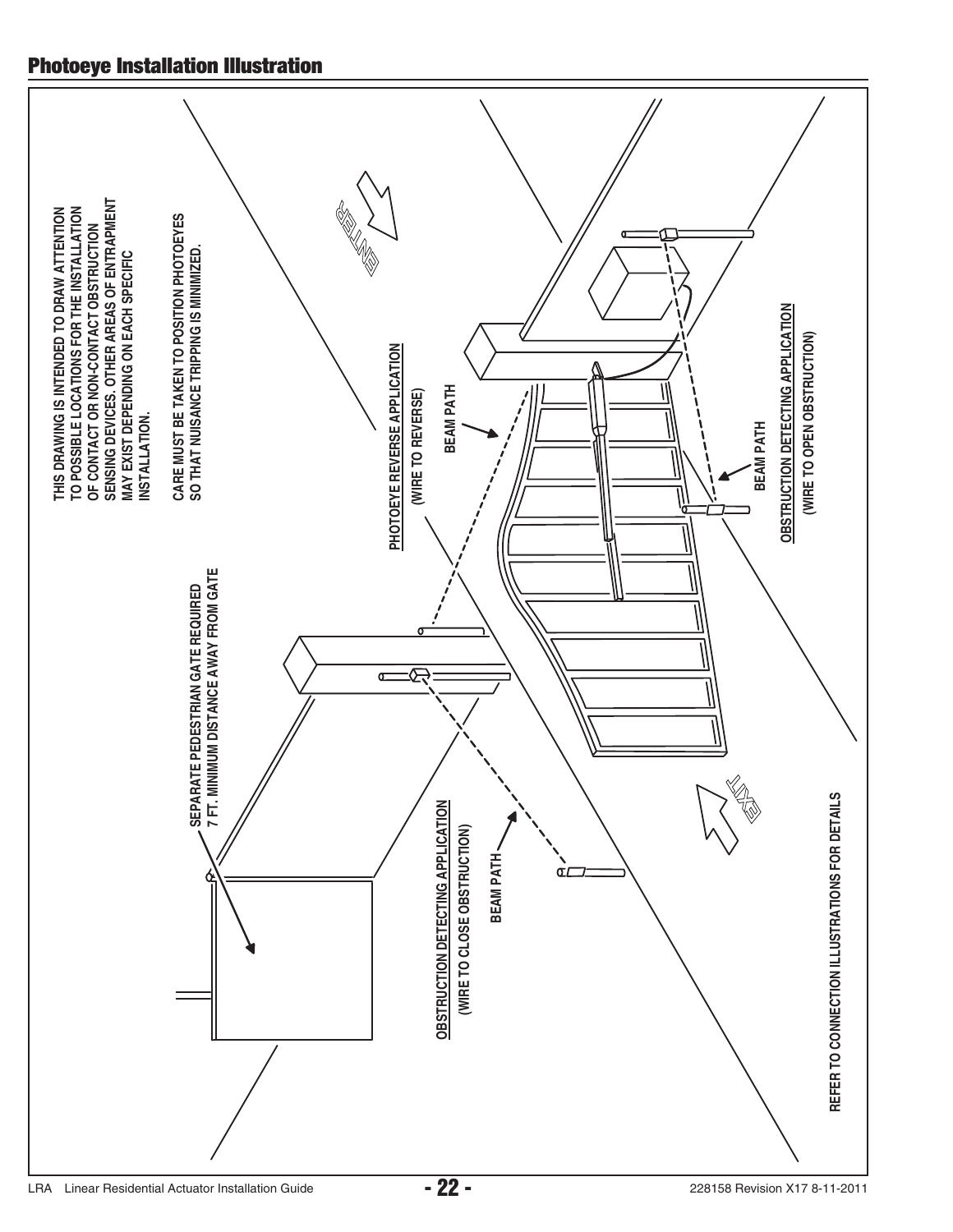## **Gate Operation**

#### *Open Button*

Opens the gate. If the Controller is programmed to stop opening the gate at mid-travel, a constant press of the **OPEN** button will override the Mid-travel Stop and completely open the gate. If the Auto Close Timer is set, it will be suspended until the **OPEN** button is released.

#### *Close Button*

Closes the gate if the gate is open. Also closes the gate if the gate is in the process of opening.

#### *Stop Button*

Stops the gate from opening or closing at any time.

#### *Single Input*

Opens the gate if it's closed and closes the gate if it's open (open-close programming option). Activating the input while the gate is moving will reverse the gate.

Can be programmed to stop the gate while the gate is moving (openstop-close programming option).

#### *Fire Department Input*

Fully opens the gate when the input is activated. Overrides the Mid-travel Stop and Auto Close Timer (if either is programmed for the gate). The gate will lockout in the open position without sounding the alarm. Press the **STOP** button to release the lockout.

#### *Open Input*

Functions the same as the **OPEN** button.

#### *Open Obstruction*

While the gate opening, any open obstruction signal will cause the gate to stop, reverse a short distance, and then stop again. The Auto Close Timer will be disabled, and a renewed input will be required to start the gate again. Should the gate be restarted and the obstacle signal occur again prior to reaching a limit, the gate will stop again, lockout, and sound the emergency alarm.

#### *Close Obstruction*

Same as the open obstruction, but in the closing direction.

#### *Reverse Input*

If the reverse input is triggered while the gate is closing, the gate will reverse to the full open position. If the Auto Close Timer is set, when the reverse input is cleared, the gate will close when the Auto Close Timer expires.

#### *Open Loop*

Functions the same as the **OPEN** button.

#### *Reverse Loop*

Functions the same as the reverse input.

#### *Shadow/Reset Loop*

Holds the gate fully open or fully closed while triggered. If open, the gate closes immediately when cleared if Anti-tailgate is enabled.

## **Operation Indications**

During normal operation, the Controller's displays will indicate current operating conditions and status.

#### *Power-up Display*

When the Controller powers up, dashes will show on the display, then the firmware version number, then the gate type (SL for slide and swing gates).

Exiting programming restarts the Controller. The power-up display will show upon the restart.

#### *Idle Condition*

While the Controller is idling, waiting for a command, the display will show circulating dashes.

For DC models only - Clockwise : Batteries discharging, Counterclockwise : Batteries charging

#### *Last Gate Position/Condition*

When the gate moves or stops, the display will show the status for up to one minute.

- Stop is displayed as  $5E$
- Full Close is displayed as  $FL$
- Full Open is displayed as  $FD$
- Entrapment is displayed as  $E \cap$

#### *Pre-start Delay*

During the pre-start delay, the display will countdown the number of seconds remaining before the operator starts.

#### *Reverse Delay*

If the gate travel direction is reversed from a user activation or reversing device, and a reverse delay is set, the display will count down the delay time in seconds before the operator restarts.

#### *Run Timer*

While the gate is opening or closing, the number of seconds running time is displayed.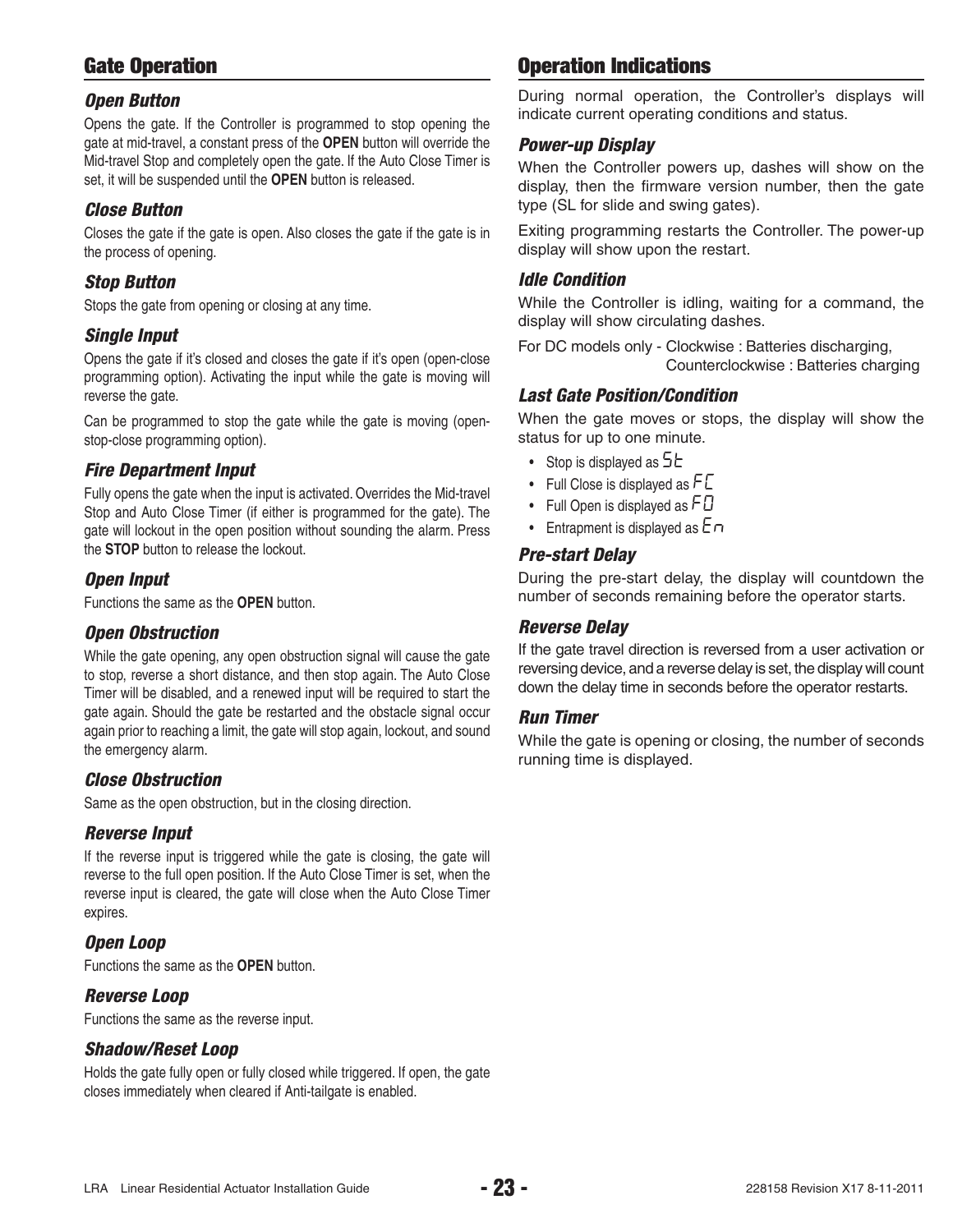## **Error Indications**

During abnormal operation, the Controller's displays and beeper will indicate the error condition that has occurred.

#### *Entrapment*

If an entrapment condition occurs detected by two repeated open or close obstruction triggers, the Controller will lock the operator out. The beeper will sound constantly and the gate will not operate. To reset the Controller press the **STOP** button or press the **RESET** button on the control box.

# **WARNING**

**The Stop and/or Reset button must be located in the line-of-sight of the gate. Activation of the reset control shall not cause the operator to start.**

#### *MGT Obstacle Transmitter Trouble*

If any MGT transmitters are used with the operator, their supervision feature will alert the Controller if there is any trouble with the transmitter. MGT transmitters send hourly status reports and will send low battery reports when the transmitter has a low battery. The MGT transmitters also have a tamper detection switch that will trigger when their case is opened.

When the Controller detects a low transmitter battery, a tamper signal, or missing transmitter status reports, the gate will still operate normally, but the beeper will change as follows:

- The Pre-start Alarm will beep twice as fast.
- The Run Alarm will beep twice as fast and continue for five minutes after the gate stops.
- The sounder will "chirp" every five seconds when the gate is idle.

Correct the trouble (close case, replace battery, or replace transmitter) to clear the obstacle transmitter trouble indications.

#### *Maximum Run Time Exceeded*

If the Maximum Run Time is exceeded, the Controller stops the operator the same as if a double obstacle has occurred in an entrapment condition. The entrapment alarm sounds constantly, and is cleared by pressing the **STOP** button or the **RESET** button on the cover. After the **STOP** or **RESET** button is pressed, because the Maximum Run Time has been exceeded, the sounder will beep twice every five seconds. The next operation of the gate will clear the indication.

|                                                                                                                           | <b>CONTROLLER ERROR CAUSES AND INDICATIONS</b>                                                                                   |                                                                                                                                       |  |  |  |  |
|---------------------------------------------------------------------------------------------------------------------------|----------------------------------------------------------------------------------------------------------------------------------|---------------------------------------------------------------------------------------------------------------------------------------|--|--|--|--|
| <b>ERROR CAUSE</b>                                                                                                        | <b>ERROR INDICATION</b>                                                                                                          | <b>HOW TO CLEAR</b>                                                                                                                   |  |  |  |  |
| <b>TWO SAFETY</b><br><b>REVERSALS (ON</b><br>SINGLE GATE OR ON<br>EITHER DUAL GATE)                                       | En 00, CONTINUOUS<br>ALARM BEEPER, GATE<br><b>DISABLED</b>                                                                       | PRESS STOP BUTTON                                                                                                                     |  |  |  |  |
| MAXIMUM RUN TIMER<br><b>EXCEEDED ON</b><br><b>OPENING</b>                                                                 | $E \cap B$ I, AND MAX RUN<br>LED, CONTINUOUS<br>ALARM BEEPER, GATE<br><b>DISABLED</b>                                            | PRESS STOP BUTTON,<br><b>CLEARS CONTINUOUS</b><br>ALARM, THEN DOUBLE<br><b>BEEP EVERY 5</b><br>SECONDS UNTIL NEXT<br><b>OPERATION</b> |  |  |  |  |
| <b>MAXIMUM RUN TIMER</b><br>EXCEEDED ON<br><b>CLOSING</b>                                                                 | En D2, AND MAX RUN<br>LED, CONTINUOUS<br>ALARM BEEPER, GATE<br><b>DISABLED</b>                                                   | PRESS STOP BUTTON,<br><b>CLEARS CONTINUOUS</b><br>ALARM, THEN DOUBLE<br><b>BEEP EVERY 5</b><br>SECONDS UNTIL NEXT<br><b>OPERATION</b> |  |  |  |  |
| <b>COMM LINK FAILURE</b>                                                                                                  | En 03, AND COMM<br><b>LINK LED, CONTINUOUS</b><br>ALARM BEEPER FOR<br>1 MINUTE, GATE<br>DISABLED (EXCEPT FOR<br>FIRE DEPT INPUT) | <b>COMM LINK NOT USED</b><br>IN LRA DUAL GATE<br><b>INSTALLATIONS, BE</b><br>SURE APEX IS SET FOR<br>SINGLE GATE.                     |  |  |  |  |
| <b>GATE FULL OPEN</b><br><b>RESULTING FROM FIRE</b><br><b>DEPT INPUT</b>                                                  | En D4, GATE DISABLED                                                                                                             | PRESS STOP BUTTON                                                                                                                     |  |  |  |  |
| <b>FAIL SAFE OR FAIL</b><br><b>SECURE BECAUSE</b><br>OF BATTERY VOLTAGE<br>DROP BELOW 21.6 VDC<br>DUE TO AC POWER<br>LOSS | En 05, GATE DISABLED                                                                                                             | <b>BATTERY VOLTAGE</b><br>MUST RISE ABOVE 24<br><b>VDC</b>                                                                            |  |  |  |  |
| OTHER CONTROLLER<br>IN ENTRAPMENT (DUAL<br>GATE)                                                                          | En 06, GATE DISABLED                                                                                                             | <b>CLEAR ENTRAPMENT</b><br>ON OTHER<br>CONTROLLER (PRESS<br>STOP)                                                                     |  |  |  |  |
| LOW AC VOLTAGE AT<br>CONTROLLER                                                                                           | En 07, GATE DISABLED                                                                                                             | <b>RESTORE AC POWER</b><br>TO NORMAL LEVEL                                                                                            |  |  |  |  |
| <b>INPUT TRIGGERED</b><br><b>DURING ENTRAPMENT</b><br><b>LOCKOUT</b>                                                      | En 08, GATE DISABLED                                                                                                             | PRESS STOP BUTTON                                                                                                                     |  |  |  |  |
| <b>COMPATIBILITY</b><br><b>PROBLEM</b>                                                                                    | En 09, GATE DISABLED                                                                                                             | UPDATE FIRMWARE AND<br><b>RESET BOTH PAIRED</b><br><b>CONTROLLERS</b>                                                                 |  |  |  |  |
| EEPROM PROBLEM                                                                                                            | En ID, GATE DISABLED                                                                                                             | TRY RESET, CALL TECH.<br><b>SUPPORT</b>                                                                                               |  |  |  |  |
| DC MOTOR MISMATCH                                                                                                         | En II. GATE DISABLED                                                                                                             | REPROGRAM MOTOR<br>TYPE OR CHANGE DC<br>MOTOR BOARD, NEXT<br><b>GATE MOVEMENT WILL</b><br>RETRY DC MOTOR<br>CHECK                     |  |  |  |  |
| <b>MOTOR FAILURE</b>                                                                                                      | I2, GATE DISABLED<br>En                                                                                                          | REPLACE MOTOR                                                                                                                         |  |  |  |  |
| AC POWER LOSS<br>IN OPEN OR CLOSE<br><b>IMMEDIATE POWER FAIL</b><br>MODE                                                  | En 13                                                                                                                            | <b>REAPPLY AC POWER</b>                                                                                                               |  |  |  |  |
| MAXIMUM RUN TIMER<br>EXCEEDED AFTER AC<br>POWER LOSS                                                                      | En 14                                                                                                                            | <b>BATTERY VOLTAGE</b><br>MUST RISE ABOVE 24<br>VOLTS                                                                                 |  |  |  |  |
| <b>MGT SUPERVISORY</b><br>CONDITION (TAMPER,<br>LOW BATTERY, MISSING<br><b>HOURLY STATUS)</b>                             | <b>FAST BEEPS DURING</b><br>PRESTART, FAST BEEP<br>RUN ALARM, CHIRP<br>EVERY 5 SECONDS AT<br><b>IDLE</b>                         | <b>CLEARS WHEN MGT</b><br><b>CONDITION CLEARS</b>                                                                                     |  |  |  |  |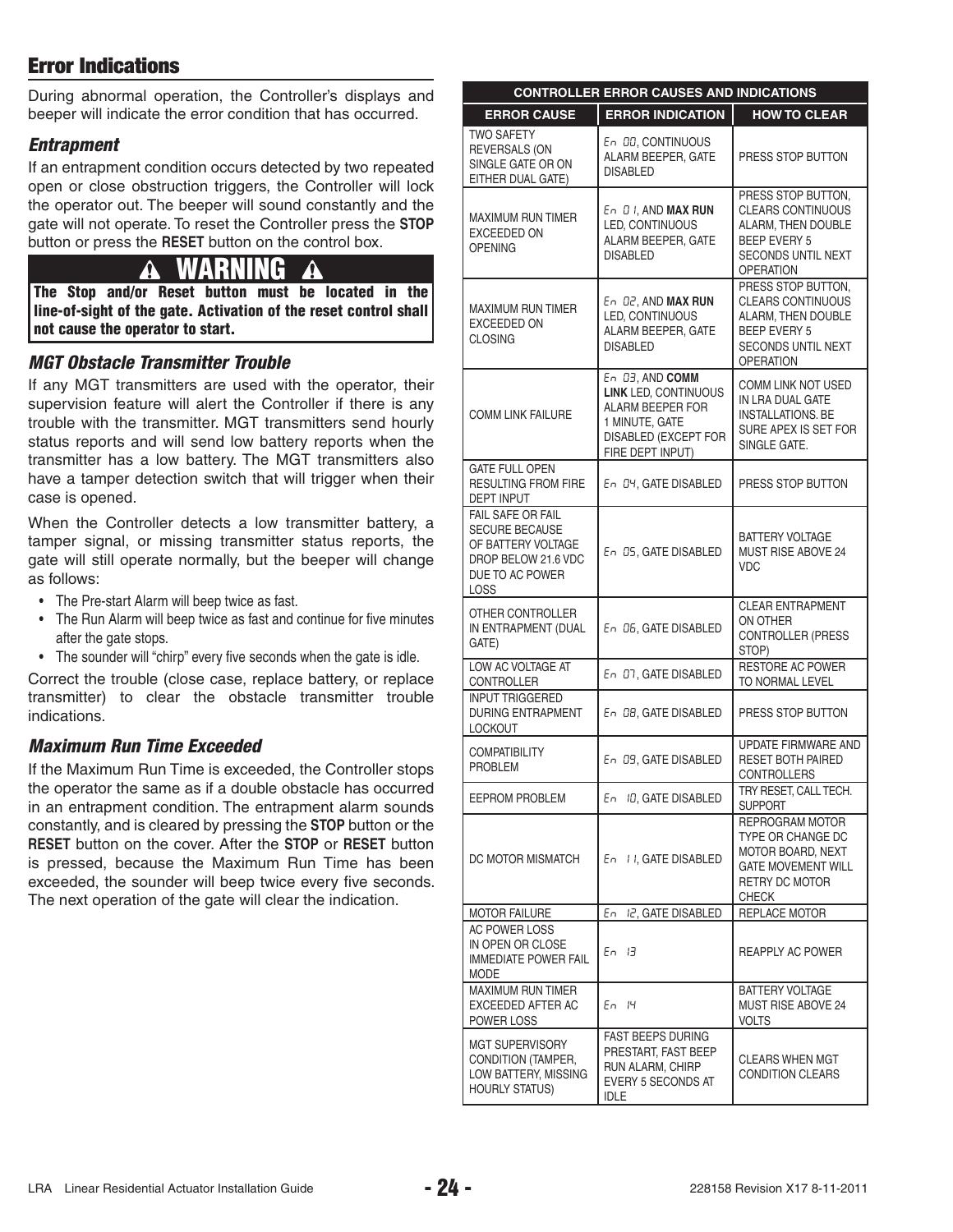## **Troubleshooting**

#### *Contacting Technical Support*

For technical questions regarding Linear gate operators, contact the Technical Services Department at:

#### **1-800-421-1587 from 6:30 AM to 4:30 PM Pacific time**

#### *Operator fails to start*

- A. Make sure you have power at the master distribution panel and that the power has not been turned off.
- B. If the "Reset to Factory Defaults" (CL) programming step has been used, ensure the motor type (MO) has been set to d2 and open (OC) and closed currents (CC) have been set.

#### *Motor operates, but gate does not move*

- A. Make sure all mounting hardware is still attached and that all fasteners are tight.
- B. Check that the actuator worm gear is moving. If it isn't, the gears in the drive may have stripped.

#### *Motor sounds like it is working harder than normal*

A. Make sure the gate is moving freely and without binding throughout its entire travel.

#### *Gate stopping part way open or closed (but no visible obstruction)*

- A. The Controller may have received a false obstruction input triggered by current sensing set too low. Make sure the gate moves freely through its entire travel before adjusting the current sensing.
- B. The Maximum Run Timer may have counted down and expired. This can be caused by having the timer set too low. When the timer expires, the gate stops and the beeper will sound.
- C. An obstruction signal from an accessory wired to the obstruction input may have triggered falsely. Check the control board for lit indicators for any of the following inputs: safety, shadow/reset, open obstruction, close obstruction, stop, etc. If any are lit when the operator should be running, remove all devices hooked to that function and hook them up one at a time and try to run the operator until the problem device is found. Refer to Page 8 for details on the control board indicators.

#### *Gate staying open with automatic system*

- A. If there are vehicle detectors used with the operator, one of the loops or loop detectors may be sending a false signal or needs to be reset. Observe the indicators on the loop detector. Unplug the detector and try running the operator.
- B. An opening or reversing device may be stuck or malfunctioning. Try disconnecting these devices and hook them back up one at a time and try running the operator until the malfunctioning device is found.

#### *How to Order Replacement Parts*

Use the part numbers listed on the following pages.

Contact your local Linear dealer or distributor to order parts.

- 1. Supply the model number and serial number of your operator.
- 2. Specify the quantity of pieces needed and order by part number and name of part.
- 3. State whether to ship by freight, truck, parcel post, UPS or air express.
- 4. State whether transportation charges are to be prepaid or collect.
- 5. Specify name and address of person or company to whom parts are to be shipped.
- 6. Specify name and address of person or company to whom invoice is to be sent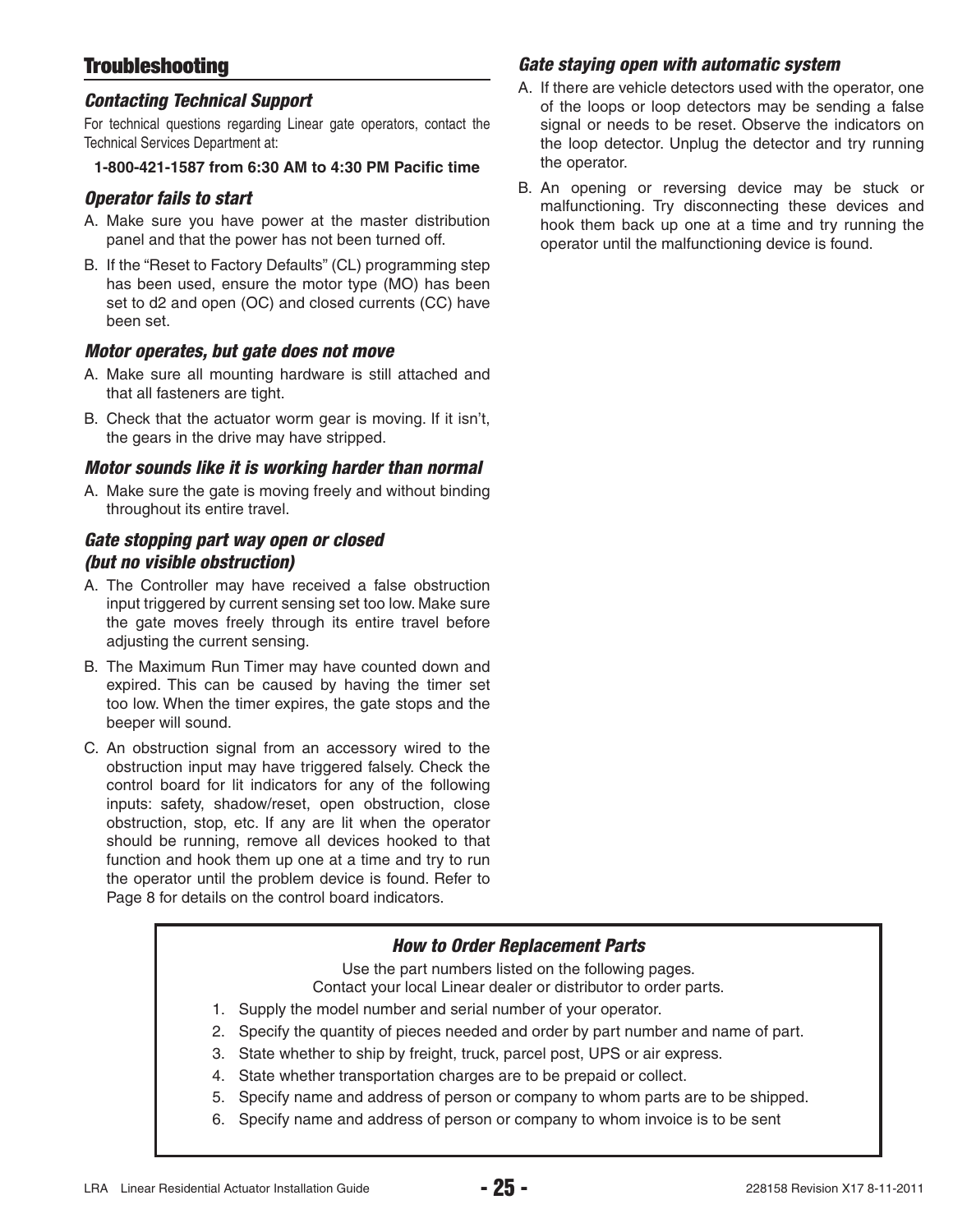## **Model LRA Replacement Parts**

![](_page_27_Figure_1.jpeg)

| <b>MODEL LRA ARM MECHANICAL PARTS LIST</b> |              |                  |                                   |                |
|--------------------------------------------|--------------|------------------|-----------------------------------|----------------|
| REF.#                                      | <b>PART#</b> | <b>ITEM#</b>     | <b>REPLACEMENT PART</b>           | QTY.           |
|                                            |              | 99               | Gate Bracket                      |                |
|                                            |              | 64               | <b>Magnet Holder</b>              |                |
| <b>KIT#1</b>                               | 2500-2470    | 17               | Seeger Ring D25                   | 1              |
| Gate Bracket Kit                           |              | 101              | Spacer                            | 1              |
|                                            |              | 26               | <b>Limit Magnet</b>               | $\overline{2}$ |
|                                            |              | 99               | Gate Bracket                      | 1              |
|                                            |              | 96               | Arm Cap                           | 1              |
|                                            |              | 94               | Traveler                          | 1              |
| <b>KIT#2</b>                               |              | 97               | Self-tapping Screw 4x18           | $\overline{2}$ |
| Traveler, Cap, &                           | 2500-2479    | 25               | Self-tapping Screw 5x20           | 3              |
| Gate Bracket Kit                           |              | 17               | Seeger Ring D25                   | 1              |
|                                            |              | 101              | <b>Spacer</b>                     | 1              |
|                                            |              | 95               | Self-lubricating Bushing          | 1              |
|                                            |              | 92               | <b>Traveler Shell</b>             | $\overline{2}$ |
|                                            |              | 91               | Locknut                           | 1              |
|                                            |              | 28               | Washer                            | $\overline{2}$ |
|                                            |              | 30               | <b>Bushing</b>                    | 30             |
| KIT#3                                      |              | 90               | Seeger Ring D12                   | 1              |
| Post Bracket Kit                           | 2500-2469    | $\overline{c}$   | Operator Bracket                  | 1              |
|                                            |              | 1                | Operator Bracket Pin              | 1              |
|                                            |              | 31               | Bolt                              | $\overline{3}$ |
|                                            |              | 32               | Locknut                           | 3              |
|                                            |              | 33               | Post Bracket                      | 1              |
|                                            |              | 65               | <b>Wiring Cover</b>               | 1              |
|                                            |              | 44               | Self-Tapping Screw                | 3              |
| <b>KIT#4</b>                               | 2500-2478    | 17               | Seeger Ring D25                   | 1              |
| Hardware Kit                               |              | 101              | Spacer                            | 1              |
|                                            |              | 27               | O-ring                            | 1              |
|                                            |              | 63               | Release Kev                       | 1              |
|                                            |              | 29               | <b>Reed Sensor</b>                | 1              |
| <b>KIT#5</b>                               | 2510-461     | 66               | Sensor Cover                      | 1              |
| Limit Switch Kit                           |              | 21               | Wire Holder                       | $\overline{2}$ |
|                                            |              | 7                | Self-Tapping Screw                | 1              |
| 63                                         | 2500-2471    | Release Key Only |                                   | 1              |
|                                            | 2500-2436    |                  | Complete LRA Arm (w/o Controller) | 1              |

| <b>MODEL LRA CONTROLLER MECHANICAL PARTS LIST</b> |              |                                                             |  |  |  |
|---------------------------------------------------|--------------|-------------------------------------------------------------|--|--|--|
| $REF.$ #                                          | <b>PART#</b> | <b>DESCRIPTION</b>                                          |  |  |  |
|                                                   | 2500-2474    | Arm-to-Controller Cable, By Foot                            |  |  |  |
|                                                   | 2100-2119    | Apex LRA Mounting Plate                                     |  |  |  |
|                                                   |              | 2500-2472   Controller Enclosure (Complete w/o Apex Module) |  |  |  |
|                                                   | 2500-2476    | 24 Volt Plug-in Transformer                                 |  |  |  |
|                                                   | 2520-518     | Controller (Complete)                                       |  |  |  |
| 2500-2511   Apex Dual Capable DC Motor Module     |              |                                                             |  |  |  |
|                                                   |              |                                                             |  |  |  |
| <b>LRA2 DUAL GATE KIT</b>                         |              |                                                             |  |  |  |

| LRAZ DUAL GATE NT |                       |                                                                                                                                     |  |  |
|-------------------|-----------------------|-------------------------------------------------------------------------------------------------------------------------------------|--|--|
|                   | REF. # $\vert$ PART # | <b>DESCRIPTION</b>                                                                                                                  |  |  |
|                   | LRA <sub>2</sub>      | Second LRA arm kit for dual-gate installations<br>(kit includes one LRA arm, 40-feet of cable, and wiring<br>strain-relief bushing) |  |  |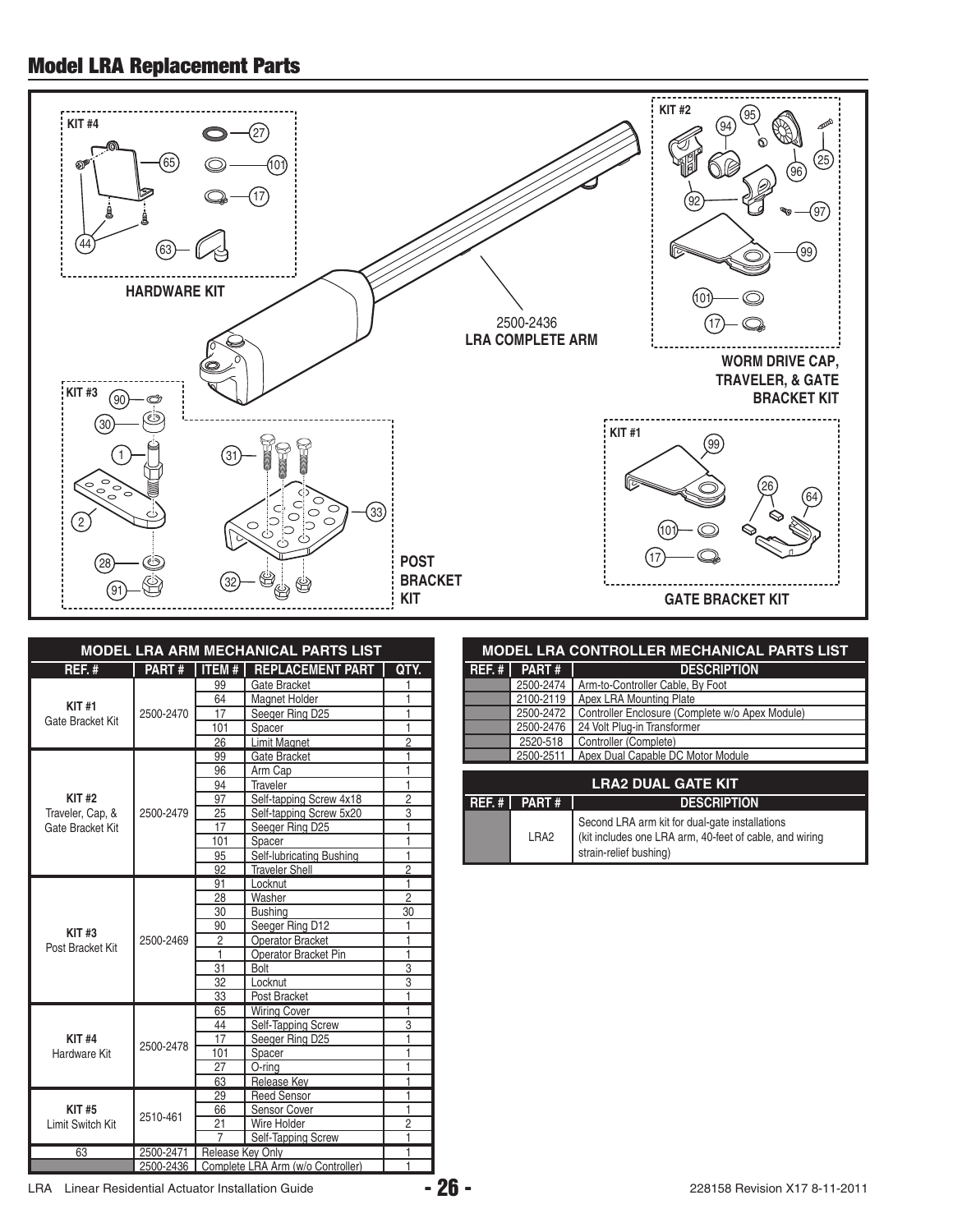## **Preventative Maintenance**

# **WARNING**

**Always disconnect power from operator before servicing. Keep clear of gate during operation.**

#### *General*

Linear gate operators are designed for many years of trouble-free operation and, under recommended operating conditions, will require only minimal maintenance. To ensure that a unit is ready for operation at all times, and to preclude serious damage or failure, inspect the unit systematically. Proper adjustments and lubrication should be made as recommended.

#### *Lubrication*

- ✓ **Motor** Motors have sealed ball bearings and do not require further lubrication.
- ✓ **Post Bracket Pin & Traveler Shaft** Lubricate the front and back pivot points with a lithium complex-based grease.
- ✓ **Actuator Body** Wipe down the unit with a clean rag.
- ✓ **Control Cable** Inspect the operator to control box cable for cracks in the insulation, breaks, or other signs of failure. Check all connection points. Replace cable if necessary.

#### *6-Month Preventative Maintenance*

- 1. Inspect all nuts and bolts for proper tightness and tighten as necessary.
- 2. Check all reversing devices for proper function. Inspect all contact edges for wear and replace if required. Check photoeyes for proper alignment and function.
- 3. Check current sensing for proper adjustment when finished with inspection and maintenance.
- 4. Inspect the installation area. Are all the warning signs intact and visible? If they are missing or need replaced, contact Linear. Be sure there are no control stations mounted within reach of the gate. Review safety literature with the customer and advise them to remove any such stations found.

#### *Battery Maintenance*

The gel-cell batteries in this operator require no routine maintenance. For assured continued performance, they should be replaced every year. If power is to be removed for one week or more, disconnect the negative wire from the batteries as this will prevent deep discharging. Fully charge before use after storage or upon initial installation.

## **FCC Notice**

This device complies with FCC Rules Part 15 and Industry Canada Rules & Regulations. Operation is subject to the following two conditions: (1) This device may not cause harmful interference and (2) this device must accept any interference received, including interference that may cause undesired operation.

**For all gate operators, you must inspect the gate for proper operation. The gate should move easily without binding through**  its entire travel. If the gate does bind, adjust or fix as required. **Failure to keep the gate in good working condition will have adverse effects on the operator.**